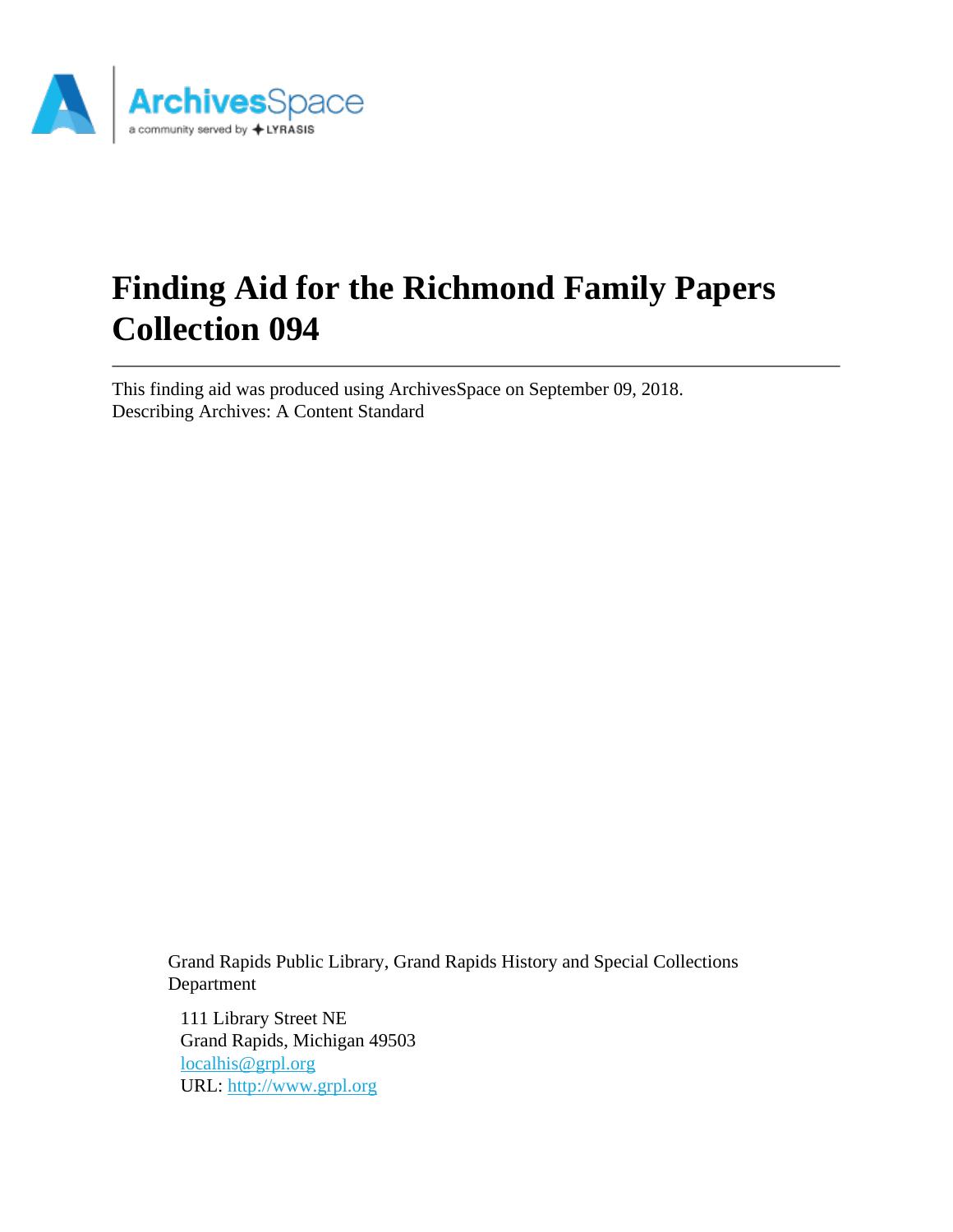## <span id="page-1-0"></span>**Table of Contents**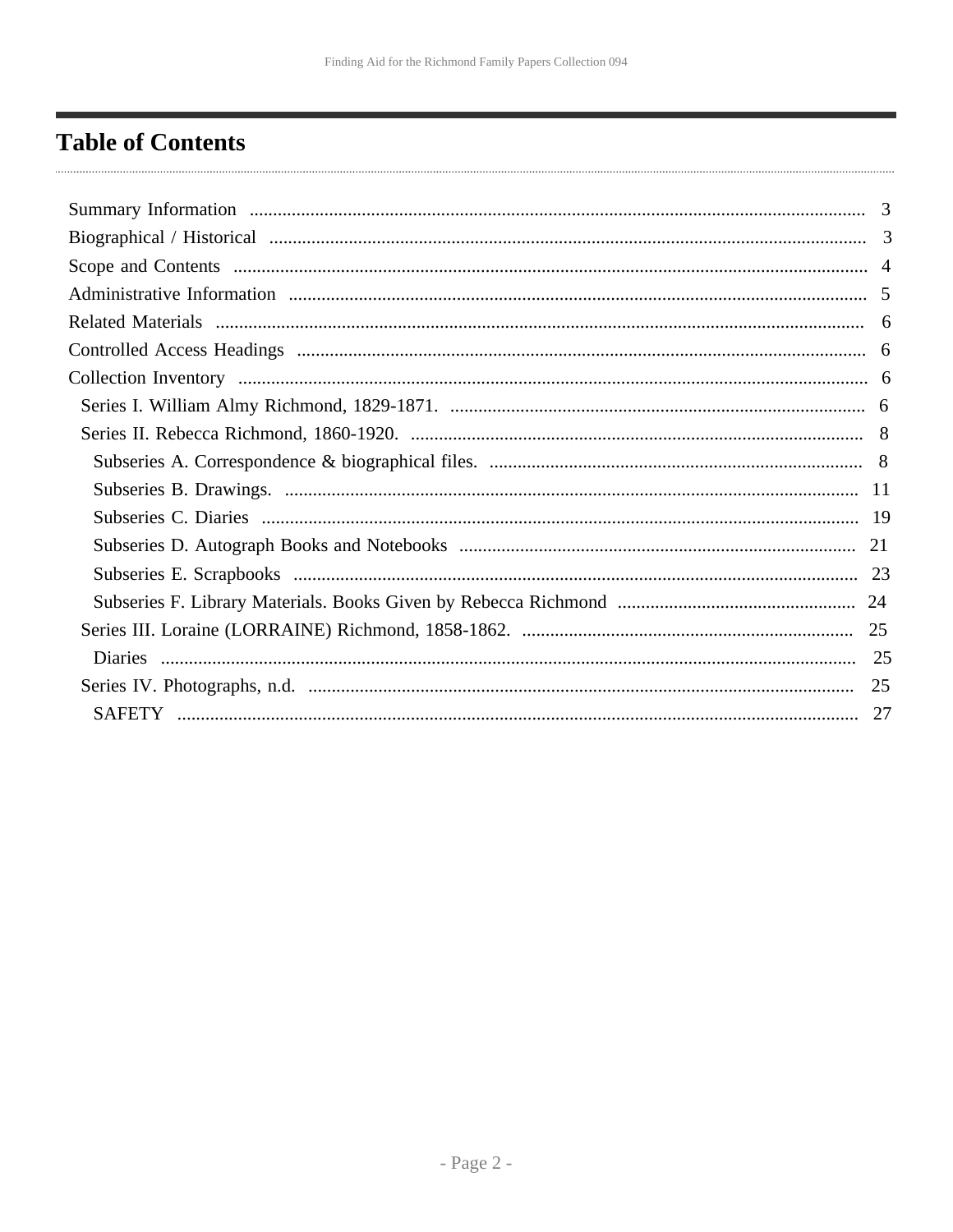## <span id="page-2-0"></span>**Summary Information**

| <b>Repository:</b>                  | Grand Rapids Public Library, Grand Rapids History and Special<br><b>Collections Department</b>                                                                                                                                                                                                                                                                                                                                                                                                                                                                                                                                                                                                                                                                                                                                                                                                                                                                                                                                                                                                                                                               |  |
|-------------------------------------|--------------------------------------------------------------------------------------------------------------------------------------------------------------------------------------------------------------------------------------------------------------------------------------------------------------------------------------------------------------------------------------------------------------------------------------------------------------------------------------------------------------------------------------------------------------------------------------------------------------------------------------------------------------------------------------------------------------------------------------------------------------------------------------------------------------------------------------------------------------------------------------------------------------------------------------------------------------------------------------------------------------------------------------------------------------------------------------------------------------------------------------------------------------|--|
| <b>Title:</b>                       | <b>Richmond Family Papers</b>                                                                                                                                                                                                                                                                                                                                                                                                                                                                                                                                                                                                                                                                                                                                                                                                                                                                                                                                                                                                                                                                                                                                |  |
| ID:                                 | Collection 094                                                                                                                                                                                                                                                                                                                                                                                                                                                                                                                                                                                                                                                                                                                                                                                                                                                                                                                                                                                                                                                                                                                                               |  |
| Date [inclusive]:                   | 1825-1923, n.d.                                                                                                                                                                                                                                                                                                                                                                                                                                                                                                                                                                                                                                                                                                                                                                                                                                                                                                                                                                                                                                                                                                                                              |  |
| <b>Physical Description:</b>        | 10.8 Linear Feet 14 boxes                                                                                                                                                                                                                                                                                                                                                                                                                                                                                                                                                                                                                                                                                                                                                                                                                                                                                                                                                                                                                                                                                                                                    |  |
| Language of the<br><b>Material:</b> | English                                                                                                                                                                                                                                                                                                                                                                                                                                                                                                                                                                                                                                                                                                                                                                                                                                                                                                                                                                                                                                                                                                                                                      |  |
| Abstract:                           | The Richmond family was one of Grand Rapid's early pioneering<br>families, settling in Western Michigan in the 1830s. The bulk of<br>the collection is the William Almy Richmond (1809-1871) papers,<br>dealing with Indian Affairs, 1845-1849. Richmond was Superintendent<br>of Indian Affairs for Michigan and Wisconsin and in this position<br>made treaty payments to the Indians at La Pointe on Lake Superior.<br>Also included in this collection are the significant Civil War era<br>diaries primarily of his daughter, Rebecca Richmond, but also written<br>by her mother, Lorraine. These give insight to their personal lives<br>as well as contemporary events in Grand Rapids and around the<br>world, including their reporting of Civil War related activities. Also<br>important in the collection are Rebecca's autograph books, which<br>include General George Custer (married to Rebecca's cousin Libby),<br>and her correspondence with the American artist born in Grand<br>Rapids, Frederick Stuart Church, including his sketches on the letters.<br>Additional sketches by Grand Rapids artist Cadette Fitch are found<br>here. |  |

**^** [Return to Table of Contents](#page-1-0)

## <span id="page-2-1"></span>**Biographical / Historical**

William Almy Richmond (1809-1871) immigrated to Grand Rapids in 1836, coming from Aurora-On-Cuyahoga, New York where he was born January 28, 1808. Mr. Richmond was a prominent person contributing to the growth and development of Grand Rapids. In addition, from 1842 to 1845 he served as Democratic State Senator at Detroit. During his time as Senator, he was able to obtain an appropriation of 6,000 acres of land to pay for construction of a power canal and a bridge at Grand Rapids. In 1845 President Polk appointed Richmond Superintendent of Indian Affairs for Michigan and Wisconsin. In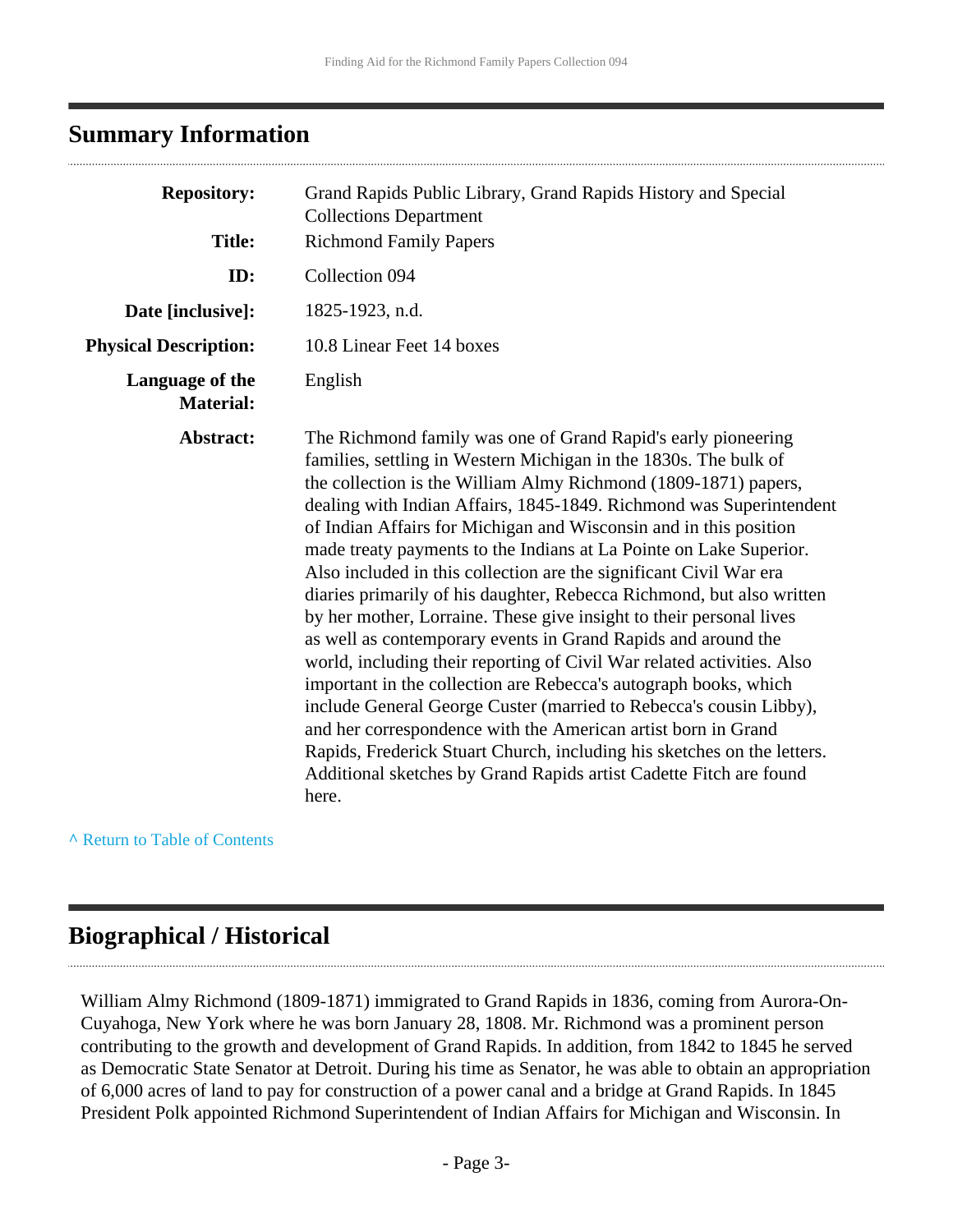this position he made treaty payments to the Indians at La Pointe on Lake Superior. Richmond held this position for four years.

After his years in government service he returned to Grand Rapids and served as President of the Grand Rapids Bridge Co., which built the second Bridge Street Bridge in 1852. Some of Richmond's other accomplishments in Grand Rapids included: he was one of the owners of the original Kent Plat in the Village of Grand Rapids, served as Cashier of the Grand River Bank, and was appointed by Governor Ransom as Brigadier General of the 16th Michigan Militia, a post he held for several years. He was appointed in 1860 by Governor Wisner to serve in the same capacity with the 6th brigade, 3rd division.

In 1837 Richmond married Loraine (Lorraine) Zilpha Page, they had three children, Jonathan, Rebecca, and Mary.

There is very little biographical information on Lorraine Page Richmond. Her father, Deacon Abel Page, was a prominent early settler of Grand Rapids. Her family moved to Grand Rapids in 1836. Soon after their arrival, Miss Page met a young ambitious pioneer, William Richmond. They were married a year later, on November 14, 1837. Mrs. Richmond spent her life in the Grand Rapids area, dying in a Battle Creek nursing home, November 16, 1901 at the age of 91.

Rebecca Richmond (June 22, 1840-January 16, 1925) was a life-long resident of Grand Rapids. She was the oldest child of William and Lorraine Richmond. Miss Richmond attended school at Brooklyn Heights Seminary in New York, from where she graduated in 1859. Upon returning to Grand Rapids, she became a prominent citizen in the community and was known for her many charitable acts. In her later years she gave a park in memory of her father to the City of Grand Rapids.

There is little biographical information available on Jonathan Richmond. He was born March 12, 1842, in Grand Rapids. During the Civil War, Jonathan served for a year with the navy. In 1862 he accompanied Governor Goodwin and Judge Howell over the Santa Fe Trail to the newly created territory of Arizona. Later he located in Kansas. He died March 24, 1911 at the age of 69.

For biographical information on Mary Richmond Kendall, see collection No. 92.

**^** [Return to Table of Contents](#page-1-0)

## <span id="page-3-0"></span>**Scope and Contents**

The collection consists of papers documenting the personal and professional lives of three family members: William Almy Richmond, his wife Lorraine, and their daughter Rebecca. The bulk of the collection consists of William A. Richmond's Indians Affairs documents, 1845-1849. Rebecca Richmond's papers are primarily personal, consisting of correspondence, and more importantly her diaries, written during the Civil War. The smallest part of the collection is the Lorraine Richmond diaries, 1858-1863. They show day to day life prior to and during the Civil War.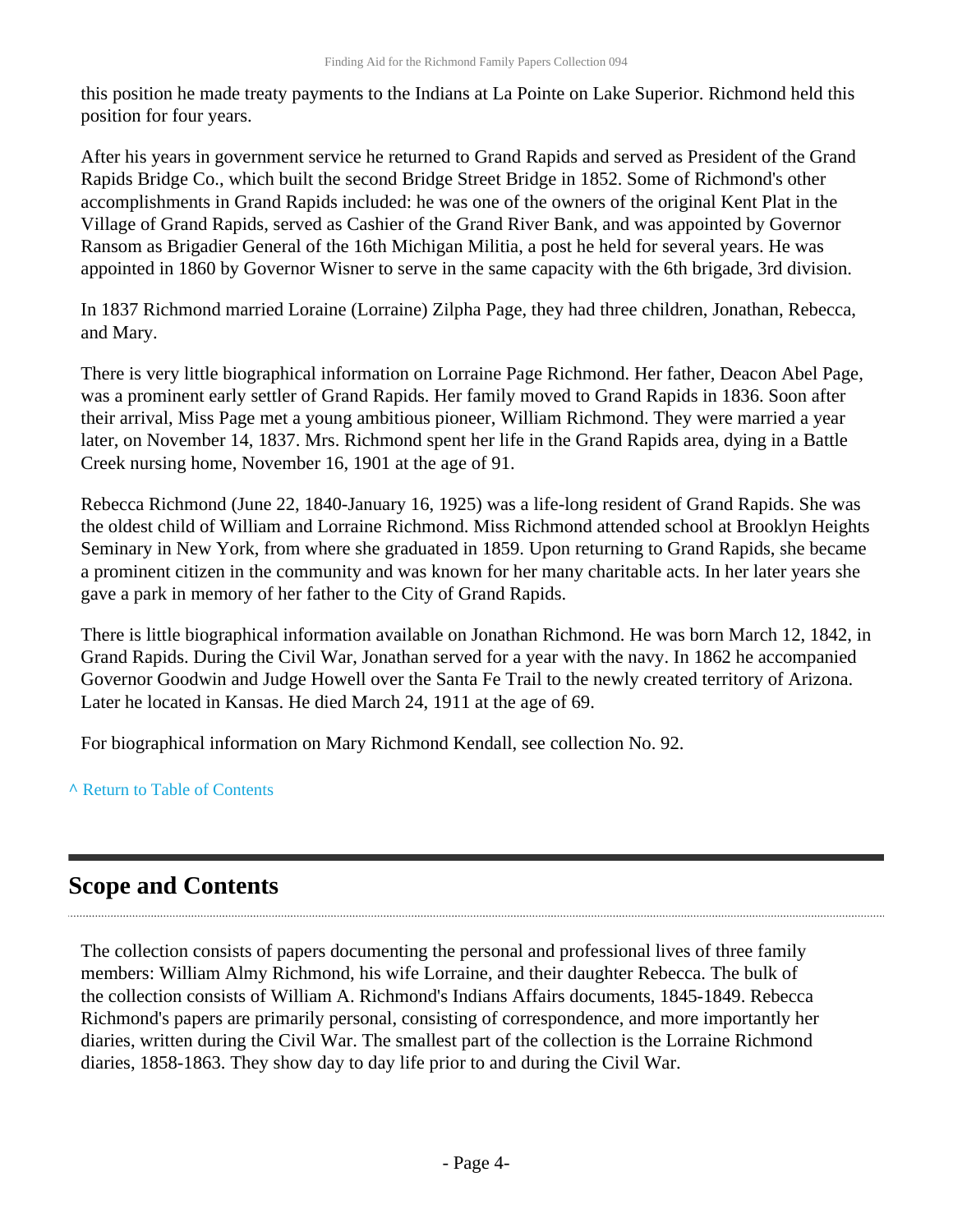Some changes in description are being made, as new review of select items suggests that they were the property of Rebecca, rather than her mother, for example. Additional adjustments may still need to be found and made for a more accurate description.

**^** [Return to Table of Contents](#page-1-0)

## <span id="page-4-0"></span>**Administrative Information**

### **Publication Statement**

Grand Rapids Public Library, Grand Rapids History and Special Collections Department

111 Library Street NE Grand Rapids, Michigan 49503 [localhis@grpl.org](mailto:localhis@grpl.org) URL:<http://www.grpl.org>

### **Conditions Governing Access**

Access Restriction: Access to some materials are restricted and only by arrangement with the Department Head or Archivist.

Unprocessed materials: Contact the Archivist about possible unprocessed holdings.

Usage Note, Separated Materials (Safety): Items which need an additional level of protection have been placed in a separate storage area, with usage photocopies available for reference, in the regular location in the collection. The original material is available for use with permission from the Archivist or Department Head. Those researchers who can work from the usage copy help to better preserve the aging original materials for future generations.

### **Immediate Source of Acquisition**

Rebecca Richmond and unknown. Accession numbers 1986.372, 1986.379, 1986.443, 1986.444, 00.000, 1926.005, R2:AD4, C

Accession note: Rebecca Richmond was a strong supporter of the Grand Rapids Public Library, and it is believed that all of the materials in this collection came from her. The actual date of receipt of the materials is not known. Some items carry an early accession number which begins with a letter, such as "R2:Ad4" or "C6:A166". However, the accuracy of even these early numbers if questionable, and no true inventory of all of the materials received has been found.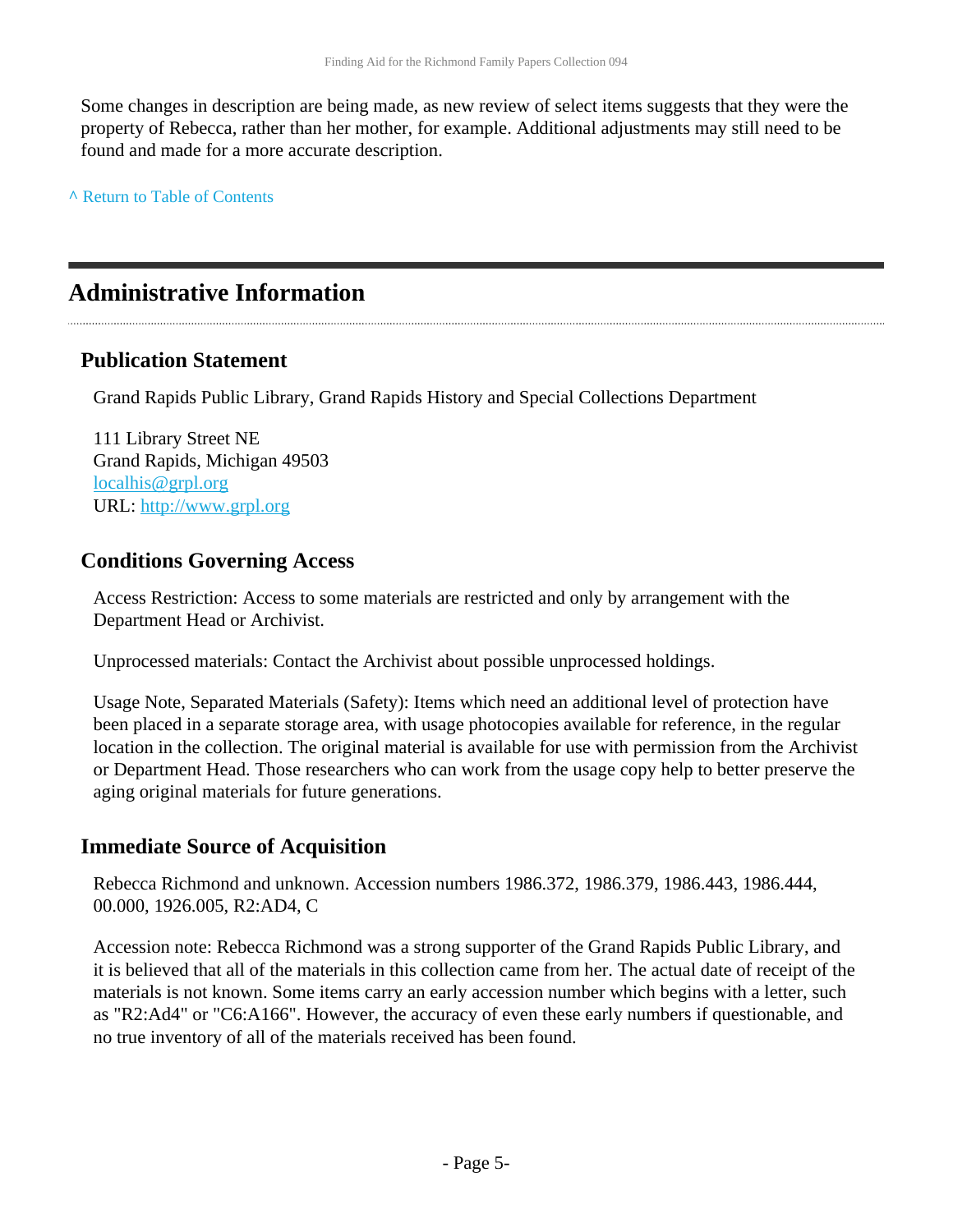## <span id="page-5-0"></span>**Related Materials**

### **Related Materials**

Coll. 040, the Cadette Fitch Collection, for additional works by this artist, also found among Rebecca Richmond's things in this Coll. 094.

Coll. 092, Mary Richmond Kendall Photographs. This is the collection of another Richmond daughter, and contains images of members of the Richmond family.

Coll. 123, the Caroline Campbell Collection.

Coll. 347, GRPL Churches Collection, for a sermon at St. Mark's Church, upon Abraham Lincoln's death.

**^** [Return to Table of Contents](#page-1-0)

## <span id="page-5-1"></span>**Controlled Access Headings**

- diaries
- Indians of North America -- Michigan
- family papers
- Grand Rapids (Mich.) -- History
- United States -- History -- Civil War, 1861-1865 -- Personal narratives
- Richmond (Grand Rapids, Mich.)

## <span id="page-5-2"></span>**Collection Inventory**

### <span id="page-5-3"></span>**Series I. William Almy Richmond, 1829-1871.**

| <b>Title/Description</b>   | <b>Instances</b> |             |
|----------------------------|------------------|-------------|
| Indian Affairs, 1844-1849. | Box 1            | Folder 1-10 |
| Correspondence, 1841.      | Box 2            | Folder 1    |
| Correspondence, 1845.      | Box 2            | Folder 2    |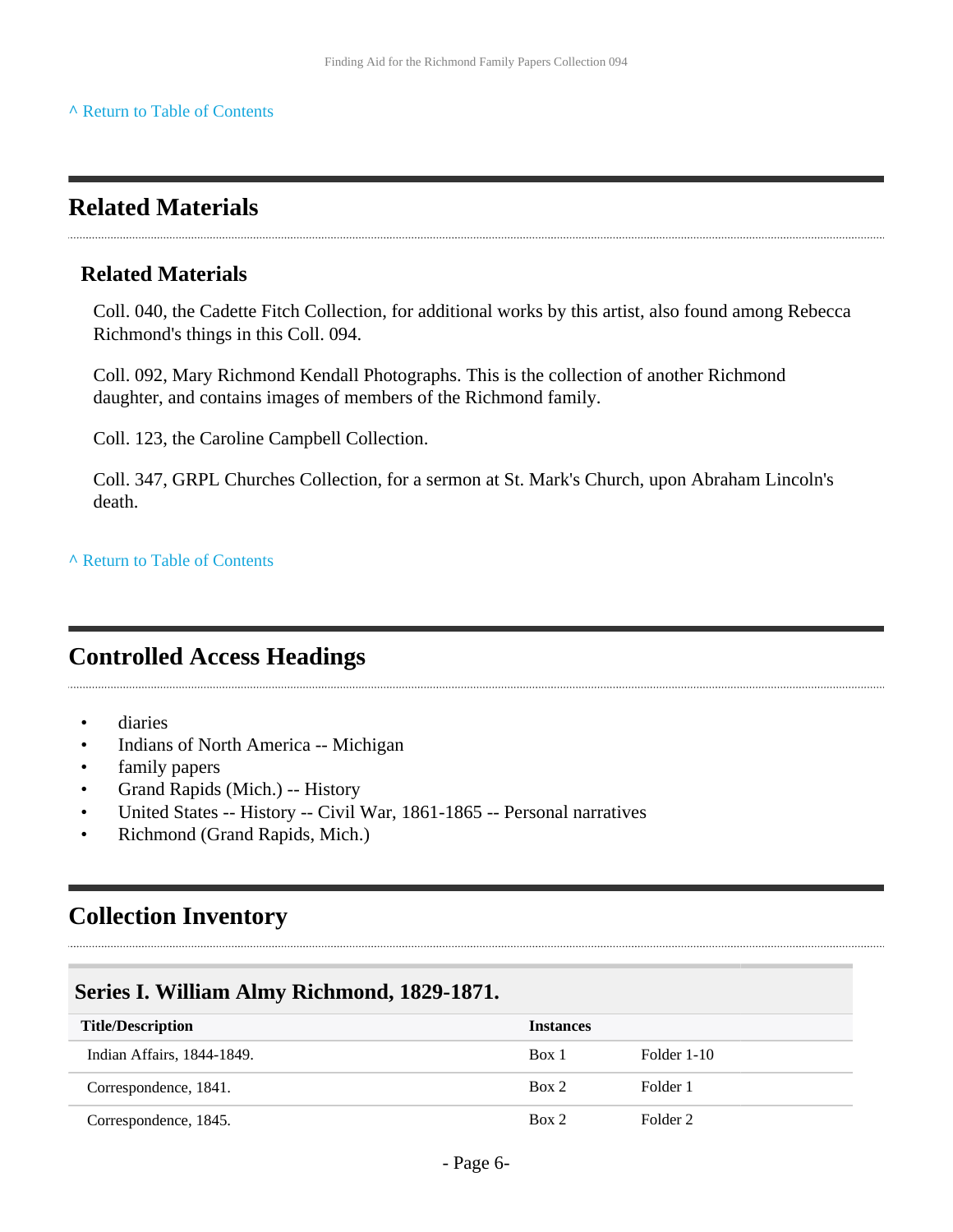| Correspondence, 1846.      |                                                                                                                                                                                         | Box 2          | Folder 3-4          |
|----------------------------|-----------------------------------------------------------------------------------------------------------------------------------------------------------------------------------------|----------------|---------------------|
| Annual Reports, 1846-1848. |                                                                                                                                                                                         | Box 2          | Folder 5            |
| Correspondence, 1847.      |                                                                                                                                                                                         | Box 2          | Folder 6-9          |
| Correspondence, 1848.      |                                                                                                                                                                                         | Box 2          | Folder 10-12        |
| Correspondence, 1849.      |                                                                                                                                                                                         | Box 2          | Folder 13-14        |
| Correspondence, n.d.       |                                                                                                                                                                                         | Box 2          | Folder 15           |
|                            | Ledger, 1845-1849 [R2:AD4.]                                                                                                                                                             | Box 2          | Folder 15           |
| Indentures 1836-1869.      |                                                                                                                                                                                         | Box 3          | Folder 1            |
| Deeds, 1838-1879.          |                                                                                                                                                                                         | Box 3          | Folder <sub>2</sub> |
|                            | Grand River Bank assets, 1842.                                                                                                                                                          | Box 3          | Folder 3            |
| Deeds, 1856.               |                                                                                                                                                                                         | Box 3          | Folder 4            |
|                            | Article of Agreement for partnership, 1827.                                                                                                                                             | Box 4          | Folder 1            |
| Bonds and Leases. 1849-55. |                                                                                                                                                                                         | Box 4          | Folder <sub>2</sub> |
|                            | Committee on Internal Improvements, 1843-4/                                                                                                                                             | Box 4          | Folder 3            |
| Contract, 1844.            |                                                                                                                                                                                         | Box 4          | Folder 4            |
| Correspondence, 1838-58.   |                                                                                                                                                                                         | Box 4          | Folder 5            |
|                            | Five pieces from Box 4 folder 5 moved to oversized Box 14.                                                                                                                              | <b>Box 14</b>  |                     |
|                            | Correspondence - Copper Mining, 1845-7.                                                                                                                                                 | Box 4          | Folder <sub>6</sub> |
|                            | Correspondence - Grand Rapids Artillery, 1841-61.                                                                                                                                       | Box 4          | Folder <sub>7</sub> |
| Diary page, 1837.          |                                                                                                                                                                                         | Box 4          | Folder <sub>8</sub> |
|                            | Richmond genealogy, 1867, n.d.                                                                                                                                                          | Box 4          | Folder 9            |
|                            | Articles of Association, Grand Rapids Bridge Company, 1852.                                                                                                                             | Box 4          | Folder 10           |
|                            | Grand Rapids Enquirer Co., 1856-1858.                                                                                                                                                   | Box 4          | Folder 11           |
|                            | Mortgage for land in Kent County, 1839.                                                                                                                                                 | Box 4          | Folder 12           |
|                            | Land Officer papers, 1836-1849.                                                                                                                                                         | Box 4          | Folder 13           |
|                            | Certificate of Appointment, as Received of Public Moneys,<br>3/7/1838, by U.S. President Martin Van Buren. Old Col. R2:A5.4                                                             | <b>Box 216</b> | Folder 5            |
|                            | Catalogue and Description of Lands in the State of Michigan, for<br>sale by Bela Hubbard, General Agent at Detroit, 1846. Detroit:<br>Charles Willcox, n.d Formerly M91.H86 00.[0828].1 | Box 13.5       |                     |
| Mayor's Court, 1853.       |                                                                                                                                                                                         | Box 4          | Folder 14           |
|                            | Michigan Southern Railroad, 1846-1950.                                                                                                                                                  | Box 4          | Folder 15           |
| Music, n.d.                |                                                                                                                                                                                         | Box 4          | Folder 16           |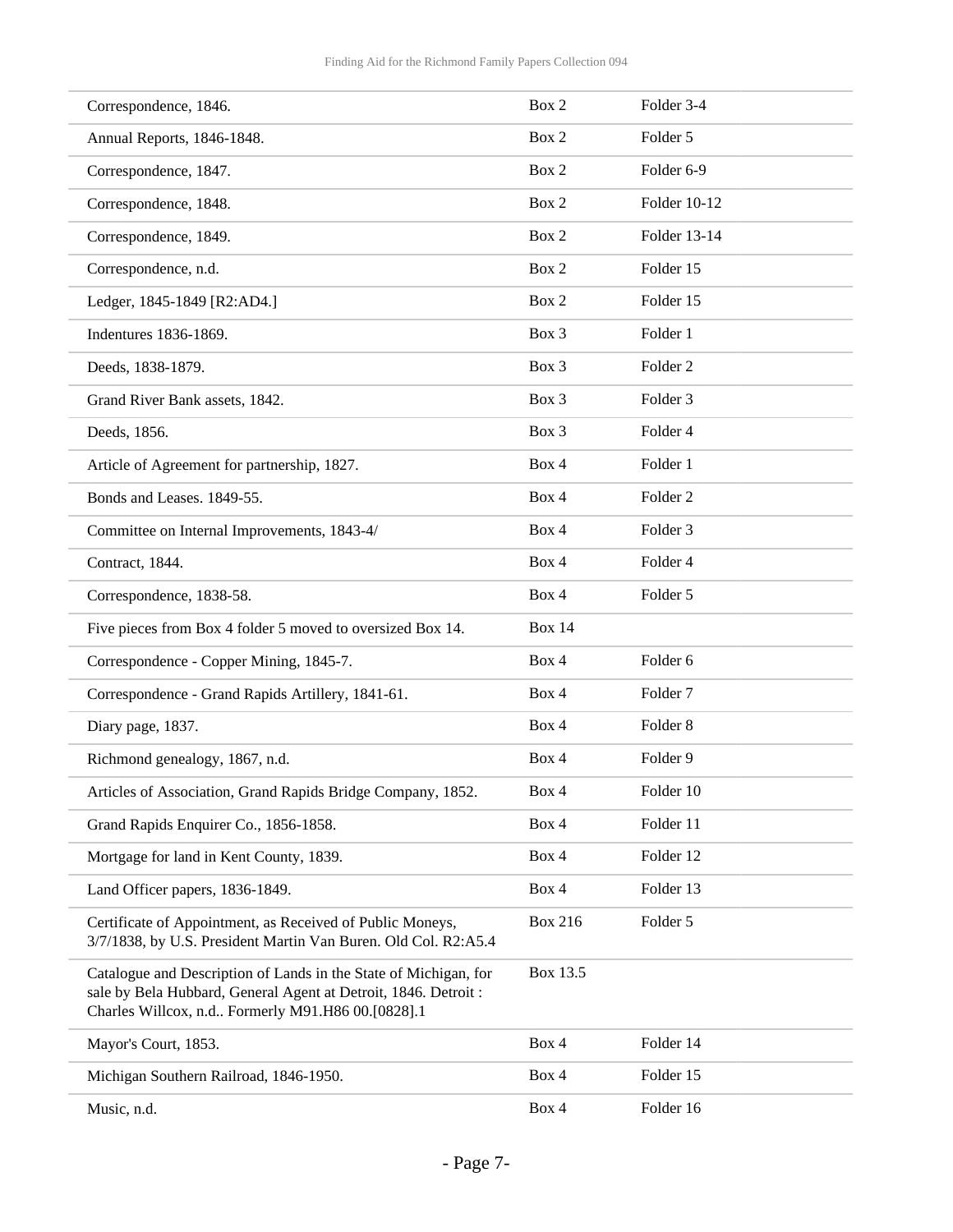| Plays and poetry, 1829, n.d.                                | Box 4 | Folder 17            |
|-------------------------------------------------------------|-------|----------------------|
| Property Agreement, 1836.                                   | Box 4 | Folder 18            |
| Power of Attorney from John Almy, 1838.                     | Box 4 | Folder 19            |
| Railroad Construction documents, 1853, n.d.                 | Box 4 | Folder 20            |
| Receipts, recipe for cure-all plaster, n.d.                 | Box 4 | Folder 21            |
| Speeches, 1867-68.                                          | Box 4 | Folder <sub>22</sub> |
| Stock Certificates, 1845.                                   | Box 4 | Folder 23            |
| Stock Certificate, Republic Insurance Co., 1868. Photocopy. | Box 4 | Folder 23.5          |
| Miscellaneous documents, 1944, 1871.                        | Box 4 | Folder 24            |
| Arithmetic primer, n.d.                                     | Box 4 | Folder <sub>25</sub> |

#### **^** [Return to Table of Contents](#page-1-0)

### <span id="page-7-0"></span>**Series II. Rebecca Richmond, 1860-1920.**

### <span id="page-7-1"></span>**Subseries A. Correspondence & biographical files.**

| <b>Title/Description</b>                         | <b>Instances</b> |          |
|--------------------------------------------------|------------------|----------|
| Civil War Soldiers from Grand Rapids, 1861.      | Box 5            | Folder 1 |
| "Citizens departed G. Rapids for the War., 1861" | Box 5            | Folder 1 |

#### **General**

Two columns, with the Third Reg't mich. Infantry left, and Relogg's Cavalry Regiments right. 1 original document.

#### **Correspondence**

| <b>Title/Description</b>                            | <i>Instances</i> |          |
|-----------------------------------------------------|------------------|----------|
| Correspondence. Usage Copies. 1861, 1896-1929, n.d. | Box 5            | Folder 2 |

### **Correspondence, 1861, 1896-1929, n.d. [Originals]**

| <b>Title/Description</b>                                                                   | <b>Instances</b> |            |  |
|--------------------------------------------------------------------------------------------|------------------|------------|--|
| .1 June 10, 1861. Mary to her Father                                                       | Box 5            | Folder 2.1 |  |
| .2 June 5, 1861. Rebecca to her Father                                                     | Box 5            | Folder 2.1 |  |
| .3 Feb. 20, 1865. Rebecca from her sister?                                                 | Box 5            | Folder 2.1 |  |
| .4 June 16, 1896. Hotel Warwick stationery. To mother and<br>sister from Rebecca, R3.A1.19 | Box 5            | Folder 2.1 |  |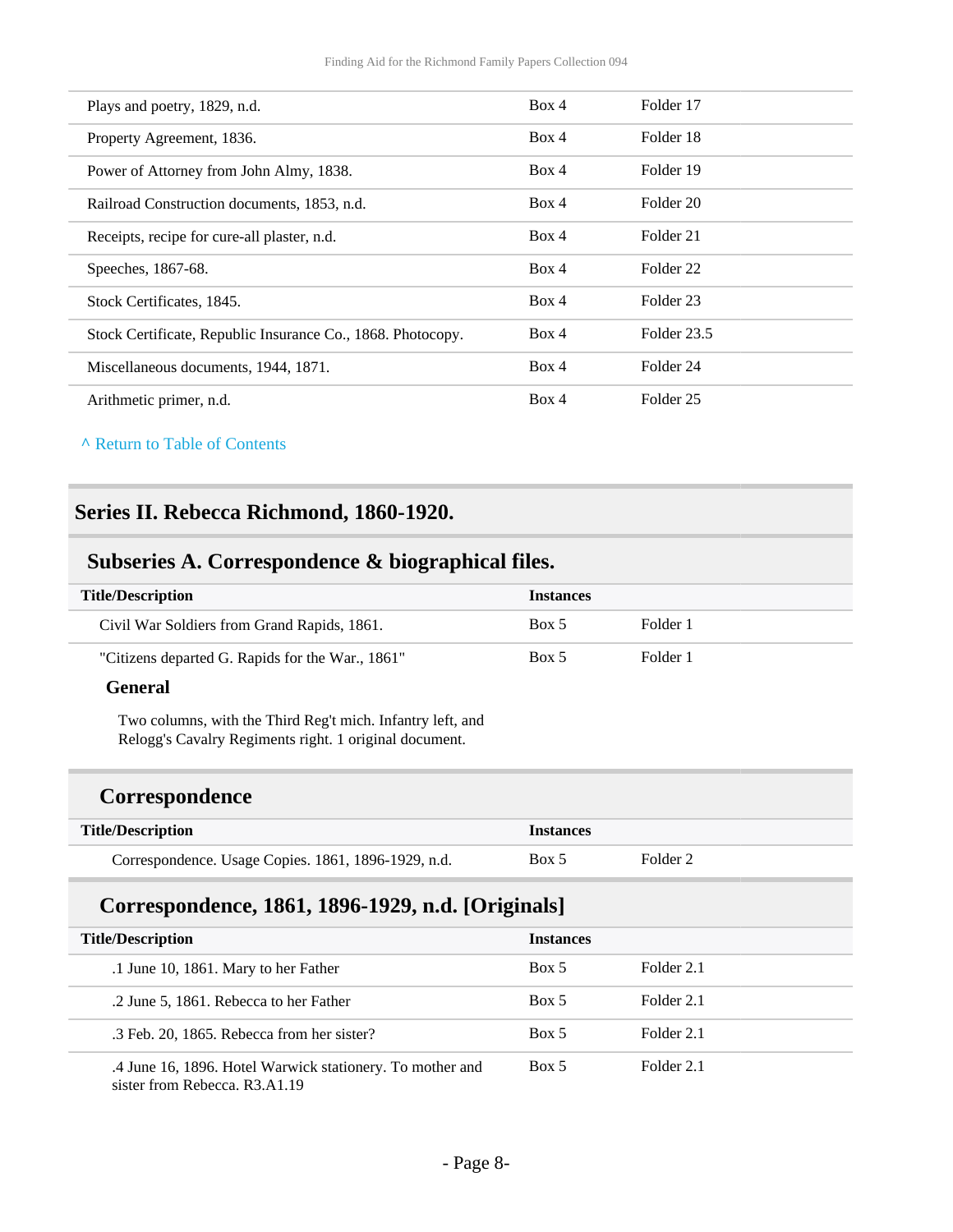| .5 Dec. 27?, 1899. Washington. To [My dear sir?] from Every<br>Yours Truly [  J? A. Richmond, Esq.?] If this reading of the<br>sender is correct, it is from Rebecca's brother Jonathan. | Box 5 | Folder 2.1 |  |
|------------------------------------------------------------------------------------------------------------------------------------------------------------------------------------------|-------|------------|--|
| .6 Feb. 15, 1901. To R.W.B. from R.L.R. RE the GRPL                                                                                                                                      | Box 5 | Folder 2.1 |  |
| .7 Mar. 25, 1901. To Miss Rebecca L. Richard, The                                                                                                                                        | Box 5 | Folder 2.1 |  |
| .8 Oct. 6, 1908. To Rebecca from Samuel Ranck. Historical<br>Society of Grand Rapids letterhead.                                                                                         | Box 5 | Folder 2.1 |  |
| .9 Jan. 13, 1909. To Rebecca from E.E. Miller. RE Payments<br>to Indians. R3.A1.2                                                                                                        | Box 5 | Folder 2.1 |  |
| .10 Jan. 16, 1909. To Rebecca from George A. Cracker,<br>Omena. RE Indian payments. R3.A1.3                                                                                              | Box 5 | Folder 2.1 |  |
| .11 Nov. 4, 1909. To Rebecca from C.W. Calkins. RE Indians<br>(Native Americans) in Grand Rapids. R3.A1.1                                                                                | Box 5 | Folder 2.1 |  |
| .12 Oct. 31, 1913. To Rebecca from Thos. Edwin Farish,<br>Arizona Historian, Phoenix. RE Jonathan Richmond.                                                                              | Box 5 | Folder 2.1 |  |
| .13 Nov. 14, 1913. To Rebecca from Farish.                                                                                                                                               | Box 5 | Folder 2.1 |  |
| .14 Feb. 19, 1914. To Rebecca from Farish, with added note<br>Apr. 23, 1914 by hand.                                                                                                     | Box 5 | Folder 2.1 |  |
| .15 Oct. 19, 1915. To Rebecca from Farish.                                                                                                                                               | Box 5 | Folder 2.1 |  |
| .16 May 1, 1916. To Rebecca from Capt. J.H. Schouten,<br>Treasurer, Grand Rapids Battalion. RE: Thanks for \$100.<br>subscription to Armory Furnishing Fund. R3:A1.20                    | Box 5 | Folder 2.1 |  |
| .17 Feb. 4, 1918. to Mr. Huntington from Amy? D. Garfield.<br>With a note added at the end to Miss Richmond from D.C.H.                                                                  | Box 5 | Folder 2.1 |  |
| .18 No date or addressee. From Chas. D. Lyon. Description of<br>early Grand Rapids Native Americans. R3.A1.5                                                                             | Box 5 | Folder 2.1 |  |
| .19 May 17, 1915 to Rebecca from Elizabeth Ballard<br>Thompson RE urging Rebecca, RE San Francisco Exposition.<br>Previously at 095-5-2.2                                                | Box 5 | Folder 2.1 |  |

## **Correspondence, 1915**

L

| <b>Title/Description</b>                                                                                                                                          | <b>Instances</b> |            |
|-------------------------------------------------------------------------------------------------------------------------------------------------------------------|------------------|------------|
| May 17, 1915 to Rebecca from Elizabeth Ballard Thompson<br>RE urging Rebecca to come to the San Francisco Exposition.<br>Usage copy at 094-5-2 above. 1926.005.9. | Box 5            | Folder 2.2 |

## **Correspondence, Frederick S. Church, 1920-1921**

| <b>Title/Description</b>                                       | <i>Instances</i> |          |  |
|----------------------------------------------------------------|------------------|----------|--|
| Usage photocopies. (2 letters, including 1 original letter and | Box 5            | Folder 3 |  |
| transcription, plus a transcription only of another).          |                  |          |  |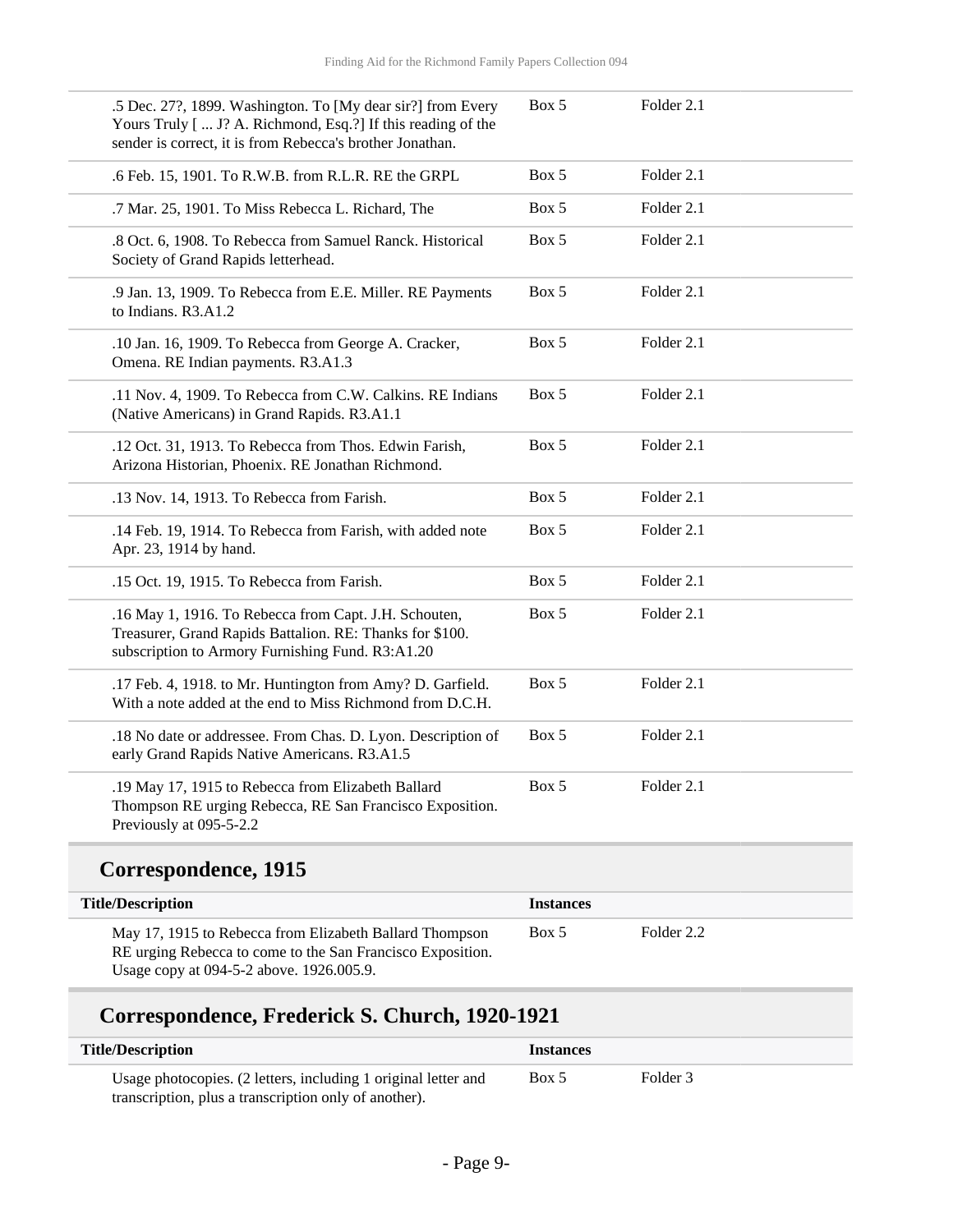#### **General**

Several other items found in this folder are non-Church correspondence, and have been moved to folder 94-5-2.

### **Original & transcribed correspondence from Fred Church with illustrations, 1920-21.**

| <b>Title/Description</b>                                                                                                                                                                                                                                                                                                                                                                                          | <b>Instances</b>            |                       |
|-------------------------------------------------------------------------------------------------------------------------------------------------------------------------------------------------------------------------------------------------------------------------------------------------------------------------------------------------------------------------------------------------------------------|-----------------------------|-----------------------|
| 1. C6:A1.66. Original Letter to Rebecca Richmond, from<br>Frederick S. Church, Shawnee on Delaware, Pa., Aug. 24,<br>1921. 2 sheets [C6:A1.66] "Dear cousin Rebecca  Cousin<br>Fred Church". Note: the date has been annotated from July to<br>Aug. RE Rix Robinson                                                                                                                                               | <b>Box</b><br><b>SAFETY</b> | Folder S <sub>8</sub> |
| 2. Typed copy of Aug. 24, 1921 letter.                                                                                                                                                                                                                                                                                                                                                                            | <b>Box</b><br><b>SAFETY</b> | Folder <sub>S8</sub>  |
| 3. Typed copy of letter to Rebecca Richmond, from Frederick<br>S. Church. Nov. 11, 1920. Typed Copy. "Dear Cousin<br>Rebecca  cousin Fred Church". Original note found so far<br>in the collection. RE: an article in "L'Art" RE Church work,<br>which was supposed to have been pass on to Ranck to be<br>placed with the Freer materials. Also, Dec. 1920 Scribners<br>Christmas number to contain Church work. | <b>Box</b><br><b>SAFETY</b> | Folder S <sub>8</sub> |
| Correspondence, Frederick S. Church, 1920-21, with his<br>sketches. Usage photocopies. (6 letters)                                                                                                                                                                                                                                                                                                                | Box 5                       | Folder 3A             |

## **Original Correspondence with Frederick S. Church Drawings, 1920-1921,n.d. (6 illustrated letters)**

| <b>Title/Description</b>                                                                                                                                                                                                                                          | <b>Instances</b>            |                      |
|-------------------------------------------------------------------------------------------------------------------------------------------------------------------------------------------------------------------------------------------------------------------|-----------------------------|----------------------|
| 1. Warming Him UP. Scribners magazine, Dec. 1920.<br>"F.S.Church, 1920. Verso: Letter to Cousin Rebecca<br>[Richmond], from Cousin Fred Church, Dec. 6 [n.d.] [Shows]<br>Putti in skillet, held by Bear over a campfire.                                          | <b>Box</b><br><b>SAFETY</b> | Folder <sub>S8</sub> |
| 2. "Dear Cousin Rebecca, My Flamigo wishes you a Merry<br>xmas and a Happy New year, Cousin Fred Church, and my<br>Polar Bear wishes you the same, Cousin Fred. N.Y. Carnegie<br>Hall, Xmas, Dec. 25, 1920" [2 images: 1) Flamingo 2) Bear<br>with glass dancing] | <b>Box</b><br><b>SAFETY</b> | Folder <sub>S8</sub> |
| 3. Letter to Cousin Rebecca [Richmond] from Cousin<br>Fred Church, Aug. 7, n.d. On Buckwood Inn, Shawnee on<br>Delaware, Pa. Stationery. With accompanying envelop.<br>[R3:A1.6] Image of Flamingo on back of sheet.                                              | <b>Box</b><br><b>SAFETY</b> | Folder S8            |
| 4. Letter to Cousin Fred from Cousin Rebecca, Aug. 29,<br>[19]21. Hollywood. C6:A1.64. No illustration.                                                                                                                                                           | <b>Box</b><br><b>SAFETY</b> | Folder S8            |
| 5. Letter to Cousin Rebecca from Cousin Fred Church, Dec.<br>12, 1920.                                                                                                                                                                                            | <b>Box</b><br><b>SAFETY</b> | Folder <sub>S8</sub> |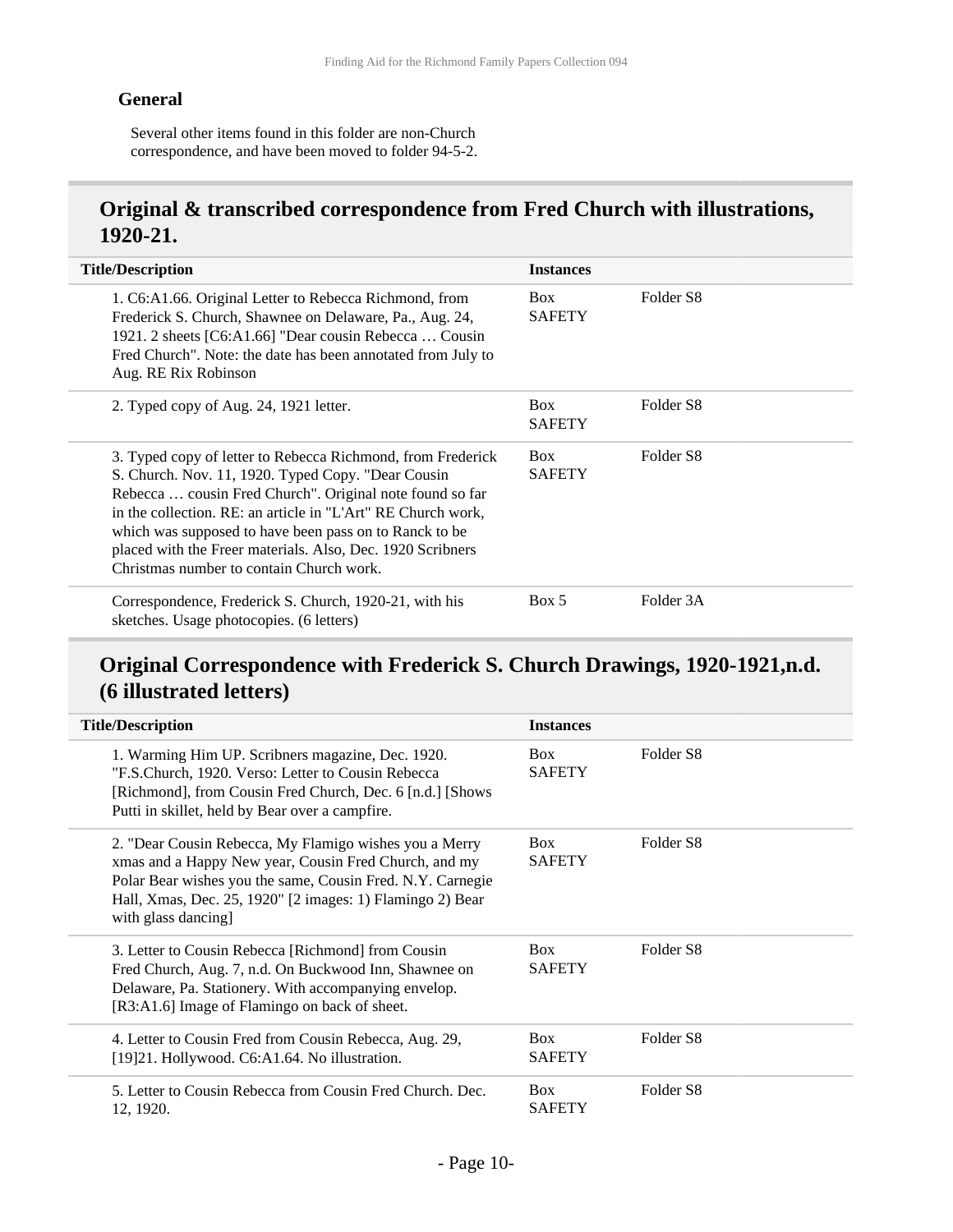Box **SAFETY**  Folder S8

#### **General**

Includes 3 illustrations: Flamingo & Bear dancing. Bear placing baked goods in oven. Bird Blindfolded Putti. Bird.

6. Letter to Cousin Rebecca from Cousin Fred Church, Apr. 18, 1921(?)

#### **General**

2 illustrations: "Rabbits were busy taking the skates off the Blue Birds …" "the feathers on the hats of the young ducks …"

### **Correspondence - Mount Vernon Restoration**

| <b>Title/Description</b>                                   | <i><u><b>Instances</b></u></i> |          |
|------------------------------------------------------------|--------------------------------|----------|
| Correspondence - Mount Vernon Restoration, 1890-1893, n.d. | Box 5                          | Folder 4 |

#### **Biographical Sketches**

| <b>Title/Description</b>                                                                                                                     | <b>Instances</b> |                     |  |
|----------------------------------------------------------------------------------------------------------------------------------------------|------------------|---------------------|--|
| Biographical Sketches, part of a larger unidentified document:<br>Part 3: Godfrey, Richard biography, n.d. / Part 4: Antoine<br>Campau, n.d. | Box 5            | Folder 5            |  |
| Miscellaneous papers, n.d.                                                                                                                   | Box 5            | Folder 6            |  |
| World's Fair Flyer, [1892].                                                                                                                  | Box 5            | Folder <sub>7</sub> |  |

#### <span id="page-10-0"></span>**Subseries B. Drawings.**

#### **Pencil Drawings**

| <b>Title/Description</b>         | <i><u><b>Instances</b></u></i> |          |
|----------------------------------|--------------------------------|----------|
| Pencil drawings, 1884-1890, n.d. | Box 5                          | Folder 8 |

### **Drawings, n.d.**

#### **General**

Has library card: R3:A9.3 Mostly trees.

| <b>Title/Description</b>                                                                                                                                                                                                                                                                                                              | <b>Instances</b> |          |
|---------------------------------------------------------------------------------------------------------------------------------------------------------------------------------------------------------------------------------------------------------------------------------------------------------------------------------------|------------------|----------|
| 1. Home of Cheif [sic, Chief] Justice George H. Martin in<br>Grand Rapids, Michigan. Looking across river on site of<br>present post office. [Note. Earlier inventory card lists only 15<br>items for this folder, and this item may be the one previously<br>housed elsewhere. I have also seen this image in another<br>collection. | Box 5            | Folder 8 |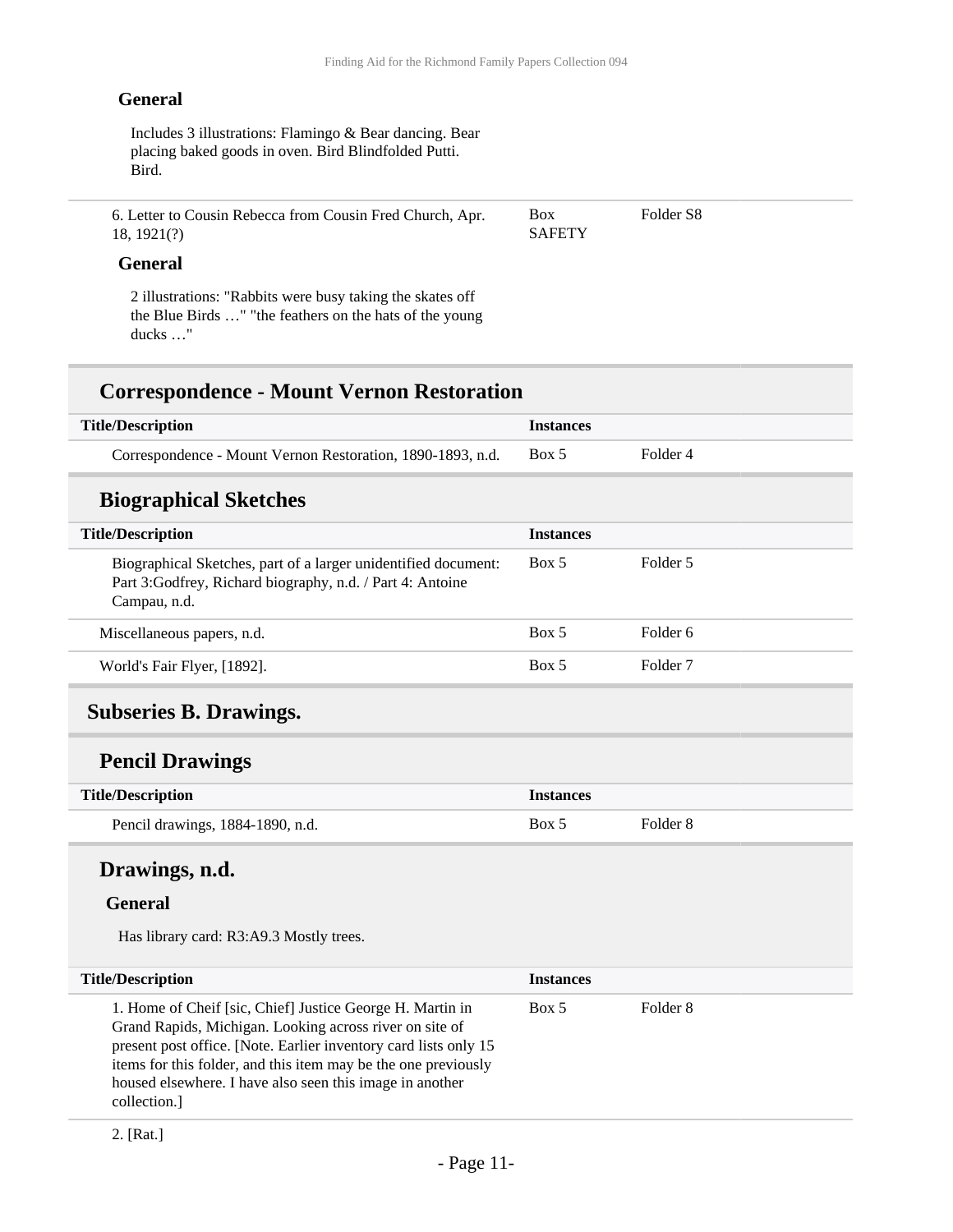|                                                    | Box 5 | Folder 8            |  |
|----------------------------------------------------|-------|---------------------|--|
| 3. The Oak.                                        | Box 5 | Folder <sub>8</sub> |  |
| 4. Crissamore, July 12.                            | Box 5 | Folder 8            |  |
| 5. [Tree study by fence]                           | Box 5 | Folder <sub>8</sub> |  |
| 6. [Tree study, Oak left, Elm right]               | Box 5 | Folder 8            |  |
| 7. [Tree study]                                    | Box 5 | Folder 8            |  |
| 8. [Tree study on small square paper]              | Box 5 | Folder 8            |  |
| 9. Ash                                             | Box 5 | Folder 8            |  |
| 10. [Tree study]                                   | Box 5 | Folder 8            |  |
| 11. [Tree study]                                   | Box 5 | Folder 8            |  |
| 12. [Tree study]                                   | Box 5 | Folder 8            |  |
| 13. [Tree study                                    | Box 5 | Folder 8            |  |
| 14. [Tree study]                                   | Box 5 | Folder 8            |  |
| 15. [Tree study. 4 figures on long sheet of paper] | Box 5 | Folder 8            |  |
| 16. [Studies, 7 images]                            | Box 5 | Folder 8            |  |

## **Buildings and landscapes. Rebecca L. Richmond, n.d.**

| <b>Title/Description</b>                                                                                                                                         | <b>Instances</b> |                     |
|------------------------------------------------------------------------------------------------------------------------------------------------------------------|------------------|---------------------|
| 1. Amherst College.                                                                                                                                              | Box 5            | Folder 9            |
| 2.a. Church at Nashotah, after Mary D. Jones.                                                                                                                    | Box 5            | Folder <sub>9</sub> |
| 2.b. Mr. Hillyer, July 4, [18] 85. Image is landscape.                                                                                                           | Box 5            | Folder 9            |
| 3. Chapel at Trinity Hall, Washington, Penn. R.L.R., 1884.<br>Mounted on black/bluish paper.                                                                     | Box 5            | Folder 9            |
| 4. Copies from "The Flat", G.R. School, 1850. R.L.R. Shows<br>two images of structures.                                                                          | Box 5            | Folder 9            |
| 4a. Top image has three sections with a man seated on the<br>front step, a fence along the river edge.                                                           | Box 5            | Folder 9            |
| 4b. Bottom image has two sections, possibly a stone house<br>with a thatched roof, and stone wall.                                                               | Box 5            | Folder 9            |
| 5. 1852. Sketch of a small building with a sign on a pole<br>infront. Two barrels are in the yard, one lying on its side.<br>Verso has: St Mark's College, 1852. | Box 5            | Folder <sub>9</sub> |
| 6. no. 103 or 113? [Barn on a hill about a water way with<br>bridge?] Verso has: Lucy A. Whittelsey. 14.                                                         | Box 5            | Folder 9            |
| 7. [Beginning of a sketch of a pagoda?]                                                                                                                          | Box 5            | Folder 9            |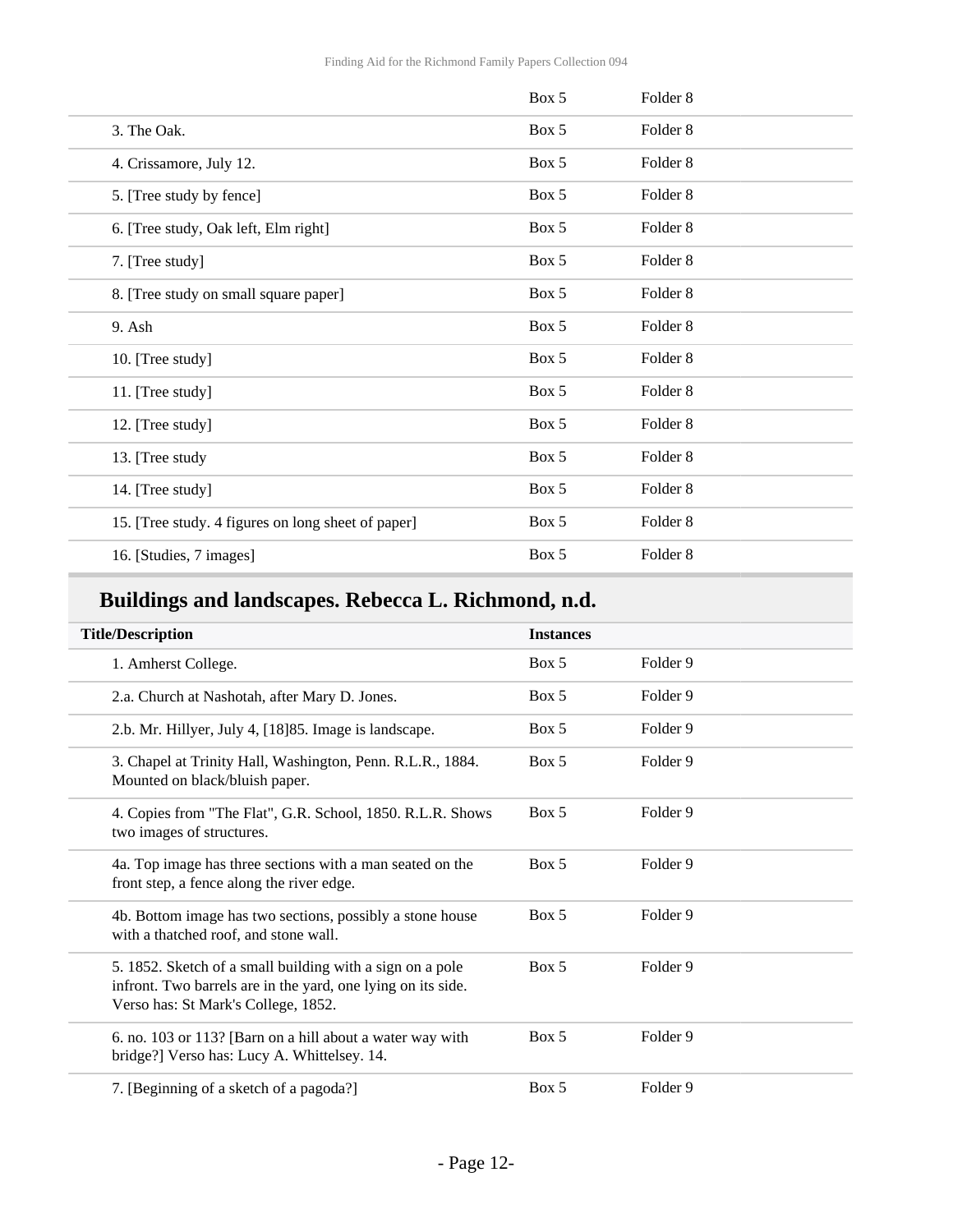| 8. [Farm on a hill with house silo and out buildings, fence<br>running across the hills, trees]                                                                                        | Box 5 | Folder 9            |
|----------------------------------------------------------------------------------------------------------------------------------------------------------------------------------------|-------|---------------------|
| 9. [Stone bridge views from river, with houses.]                                                                                                                                       | Box 5 | Folder 9            |
| 10. [Moat of small castle? Man on the bridge]                                                                                                                                          | Box 5 | Folder 9            |
| 11. [Two huts or cottages with grass roofs]                                                                                                                                            | Box 5 | Folder 9            |
| 12. [Small castle. Two figures standing outside left.]                                                                                                                                 | Box 5 | Folder 9            |
| 13. [Male figure w basket] Small square of paper.                                                                                                                                      | Box 5 | Folder 9            |
| 14. [Female figure] Small square of paper.                                                                                                                                             | Box 5 | Folder 9            |
| 15. [View down a street with a windmill at left.]                                                                                                                                      | Box 5 | Folder 9            |
| 16. [Obelisk inside a metal fence, buildings in background]                                                                                                                            | Box 5 | Folder 9            |
| 17. [wooden bridge with mountains in background]                                                                                                                                       | Box 5 | Folder 9            |
| 18-19. [Arched stone bridge with buildings at left]                                                                                                                                    | Box 5 | Folder 9            |
| 20. 1852. no. 4. [Settlement]                                                                                                                                                          | Box 5 | Folder 9            |
| 21. View of the battery from Governor's Island, N.Y. My first<br>'marine'.                                                                                                             | Box 5 | Folder 9            |
| 22.a. Aug. 18. [Sketch of a pier with boats]                                                                                                                                           | Box 5 | Folder 9            |
| 22.b. Landscape with trestle bridge near center, and boats on<br>water behind.                                                                                                         | Box 5 | Folder 9            |
| 23. Boat Houses on Jamaica Pond, June 18 & 19, [18]84.                                                                                                                                 | Box 5 | Folder 9            |
| 24.a-b. [Two sketches, gate left, and church construction right]                                                                                                                       | Box 5 | Folder 9            |
| 25. Mamothca.                                                                                                                                                                          | Box 5 | Folder 9            |
| 26. [Arched bridge with structure right]                                                                                                                                               | Box 5 | Folder 9            |
| 27. [Roof details]                                                                                                                                                                     | Box 5 | Folder <sub>9</sub> |
| 28. [Stone arched bridge details]                                                                                                                                                      | Box 5 | Folder 9            |
| 29. [Figures in front of a cottage with thatched roof] Small<br>square paper.                                                                                                          | Box 5 | Folder 9            |
| 30. [Small castle tower] Small square paper.                                                                                                                                           | Box 5 | Folder 9            |
| 31. [Cottage with thatched roof, and figure seated at right.                                                                                                                           | Box 5 | Folder 9            |
| 32.a/b [Two scenes with buildings] a.Top, is log type structure<br>in trees b. bottom, is house/mill on water with boat on water<br>and mountain behind.                               | Box 5 | Folder 9            |
| 33. Grand Haven. Textures paper with watercolor wash.<br>Landscape.                                                                                                                    | Box 5 | Folder 9            |
| 34. a. Cha's. Stevens, Edith Chase, Mrs. Homans, Miss Chase.<br>Aug. 28, Sept. 2, 1884. Shows four figures, three seated<br>looking back at the fourth figure in the trees. Pen & ink. | Box 5 | Folder 9            |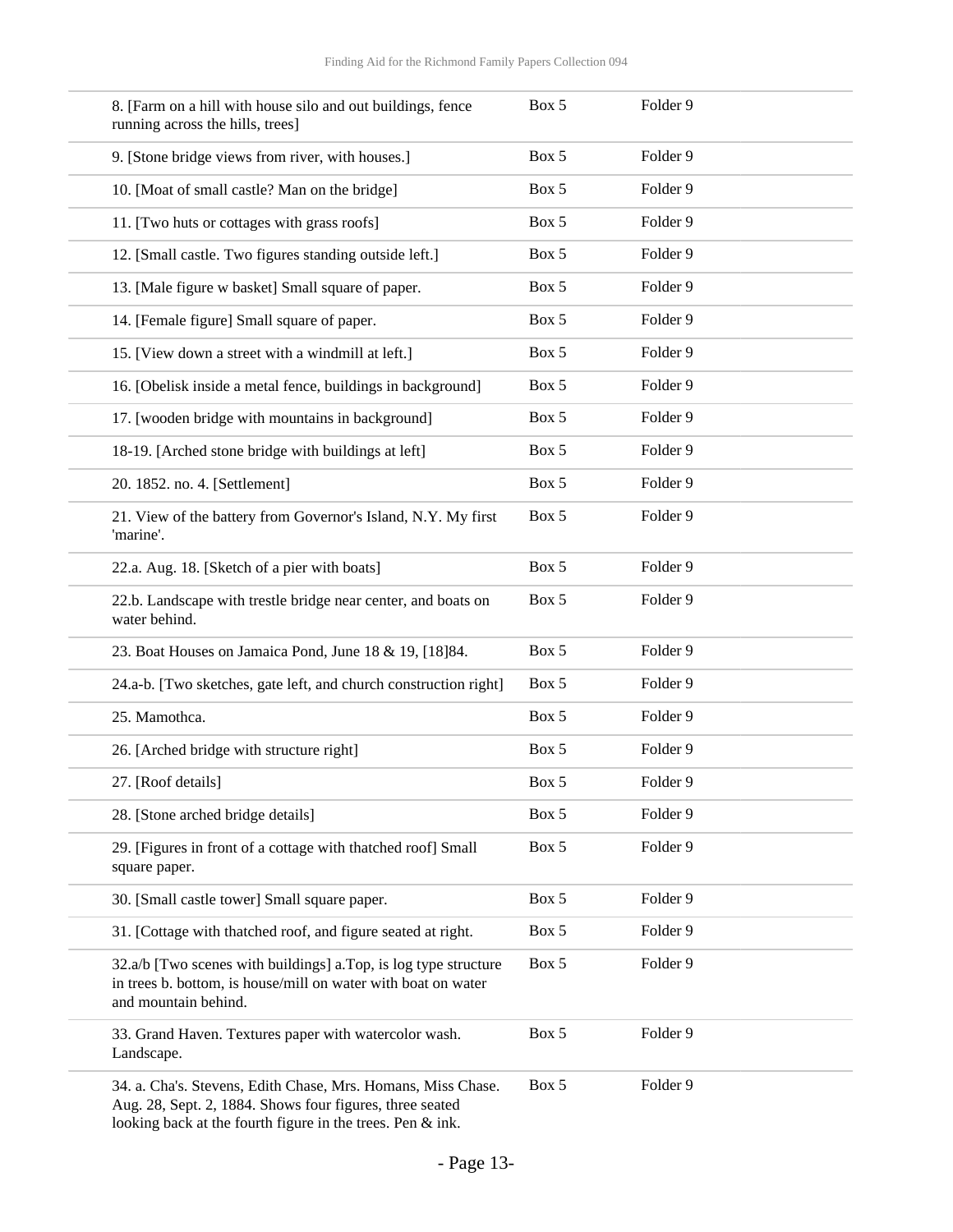| 34. b. From the dock, Spring Lake, June 27, [18] 85.<br>Incomplete? Pencil sketch. Mounted on one corner side on<br>black/blue paper; previously mounted at all four corners with<br>only 34a visible.                               | Box 5 | Folder 9            |
|--------------------------------------------------------------------------------------------------------------------------------------------------------------------------------------------------------------------------------------|-------|---------------------|
| 35. [Cottages by water, figure with a dog]                                                                                                                                                                                           | Box 5 | Folder <sub>9</sub> |
| 36. 1851. [Landscape with historical bridge, small sailboat on<br>water]                                                                                                                                                             | Box 5 | Folder 9            |
| 37.a/b [Two sketches of houses. Top sketch has two figures on<br>the bank below the building. Bottom sketch has a fence around<br>a small house.]                                                                                    | Box 5 | Folder <sub>9</sub> |
| 38. a/b [Two sketches of ruins]                                                                                                                                                                                                      | Box 5 | Folder 9            |
| 39. At Miss Weld's. R. Feb. 12 to 14, [18]84. Pencil sketch of<br>interior with table, plant in pot, bonnet and umbrella, shoes.<br>Irregular shaped paper.                                                                          | Box 5 | Folder 9            |
| 40. [Three sketches of ruins]                                                                                                                                                                                                        | Box 5 | Folder 9            |
| 41. Front "cover" has 12 geometric figures.                                                                                                                                                                                          | Box 5 | Folder 9            |
| 42. a/b 1850. [Two sketches. Tow has a toll booth? at an<br>arched bridge with two figures by the waters bank. Lower is<br>castellated ruin? by boat. Verso has: St. Mark's College, Grand<br>Rapids, 1850. Miss Hollister, teacher. | Box 5 | Folder <sub>9</sub> |
| 43. [Incomplete sketch of house, horse & wagon and figure on<br>log]                                                                                                                                                                 | Box 5 | Folder 9            |
| 44. [House by arched stone bridge]                                                                                                                                                                                                   | Box 5 | Folder 9            |
| 45. No. 103. [Flat bridge between trees]                                                                                                                                                                                             | Box 5 | Folder 9            |
| 46. [View to sail boat with church right, building left,<br>buildings on far bank] Verso has: Distillery & Axe<br>Manufactory foot of Green St.                                                                                      | Box 5 | Folder 9            |
| 47. [Structure studies, about 7 on one sheet]                                                                                                                                                                                        | Box 5 | Folder 9            |
| 48. [Structure studies, 4]                                                                                                                                                                                                           | Box 5 | Folder 9            |
| 49. [Tree and vegetation studies, 4]                                                                                                                                                                                                 | Box 5 | Folder 9            |
| 50. [Mill scene on a river]                                                                                                                                                                                                          | Box 5 | Folder 9            |
| 51. [Study, Two trees]                                                                                                                                                                                                               | Box 5 | Folder 9            |

### **Drawings**

| <b>Title/Description</b>                                                                                                                      | <b>Instances</b> |           |  |
|-----------------------------------------------------------------------------------------------------------------------------------------------|------------------|-----------|--|
| Book 1. R3:A9.7. Has Elizabeth Stuart Phelps' Cottage,<br>Eastern Point, Gloucester, Mass. / accompanied by Edith<br>Chase. July 15, [18] 84. | Box 5            | Folder 10 |  |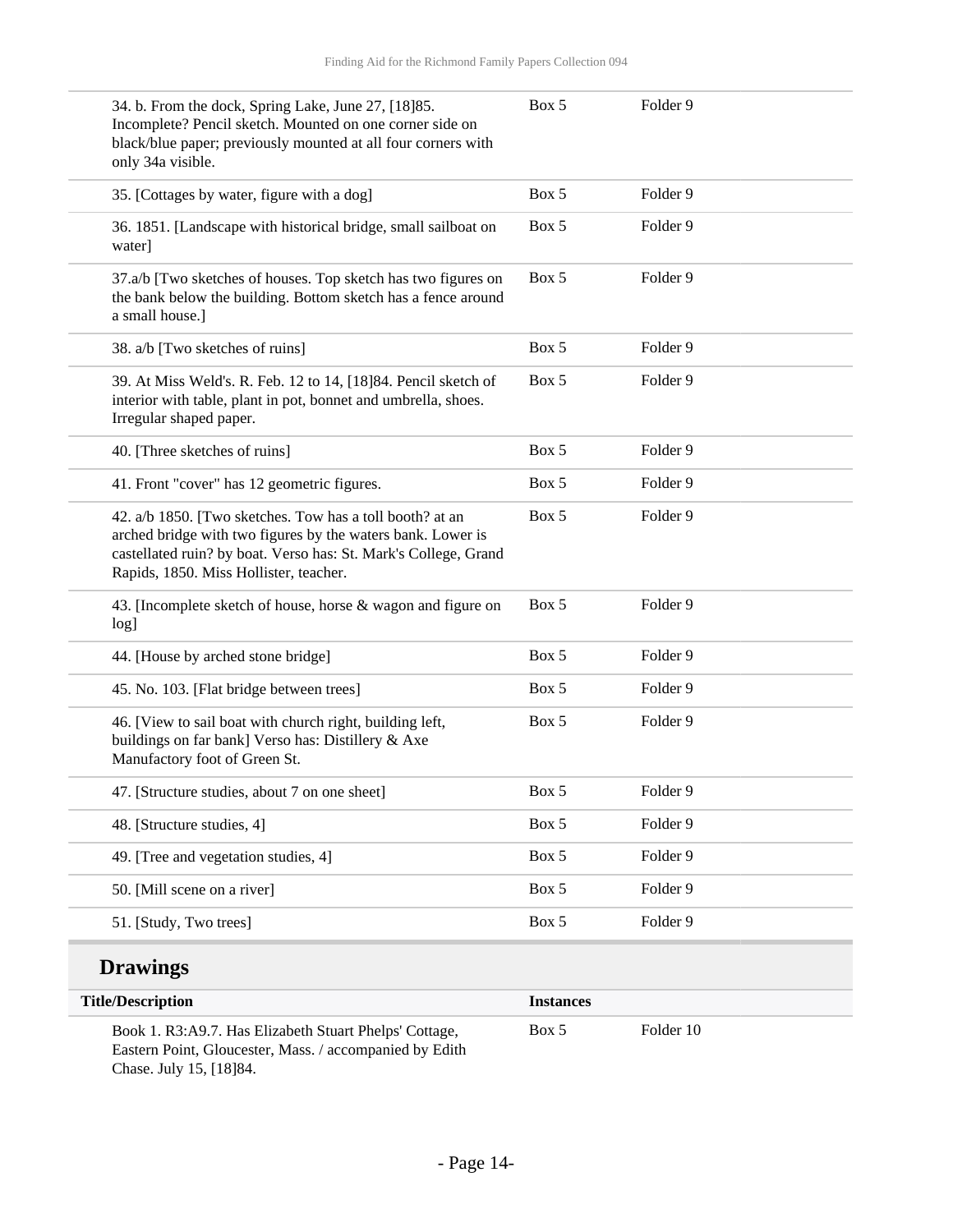#### **General**

This sketch book includes numerous sketches from Massachusetts and others parts of the east coast. Near the back is a sketch labeled: Ada Village, Aug. 14, [18]89. Mr. S.L. Fuller, Mary A. Richmond, Mr. & Mrs. Torrey, Mary E. Kendall. A loose sketch at the back is labeled: Cornelia Howard Robin?, Dilhi, Juli 26, 1889.

Book 2. Has on inside front cover: Camden, Maine, August 1890. + sticker: For lead pencil or crayon drawing. Box 5 Folder 10

Box 5 Folder 10

#### **General**

This sketch book has mostly blank sheets. Loose sketch of a tree at the back.

Book 3. Knickerbocker Drawing Tablet.

#### **General**

First sheet has Lectures on "Perspective". Delivered by Miss Withey before the G. Rapids Art League, beginning Feby 23, 1885. Loose sheets in folder are perspective studies. 3 sheets of legal sized lined paper. 10 small sheets of paper, most with sketches on both sides.

#### **Anatomy drawings**

| <b>Title/Description</b>                                   | <b>Instances</b> |           |
|------------------------------------------------------------|------------------|-----------|
| 1. Eye                                                     | Box 5            | Folder 11 |
| 2. Nose                                                    | Box 5            | Folder 11 |
| 3. Face from the side                                      | Box 5            | Folder 11 |
| 4. Selection of features including an ear, mouth and nose. | Box 5            | Folder 11 |
| 5. Partial face.                                           | Box 5            | Folder 11 |

### **Miscellaneous pencil drawings 1884-1890, n.d.**

| <b>Title/Description</b>                                                                                                                                                                       | <b>Instances</b> |           |
|------------------------------------------------------------------------------------------------------------------------------------------------------------------------------------------------|------------------|-----------|
| 1. Cousin Fred: So Tired!! / R.L.R. artist. July 7, [18] 87. A.<br>Arbor, RR. Shows two figures, one standing by a tree, and one<br>lying down reading under and umbrella. Pencil, ink & wash. | Box 5            | Folder 12 |
| 2. Jonty drawing his sister Mary / drawn by their father, W.A.<br>Richmond. Crayon on legal sized scrap of legal document w<br>names of William A. Richmond and Jonathan Richmond on<br>verso. | Box 5            | Folder 12 |
| 3A. Back of Rix Robinson's House, oldest building in Ada,<br>1836 / R.L.R. July 1888. Neg. 3043.                                                                                               | Box 5            | Folder 12 |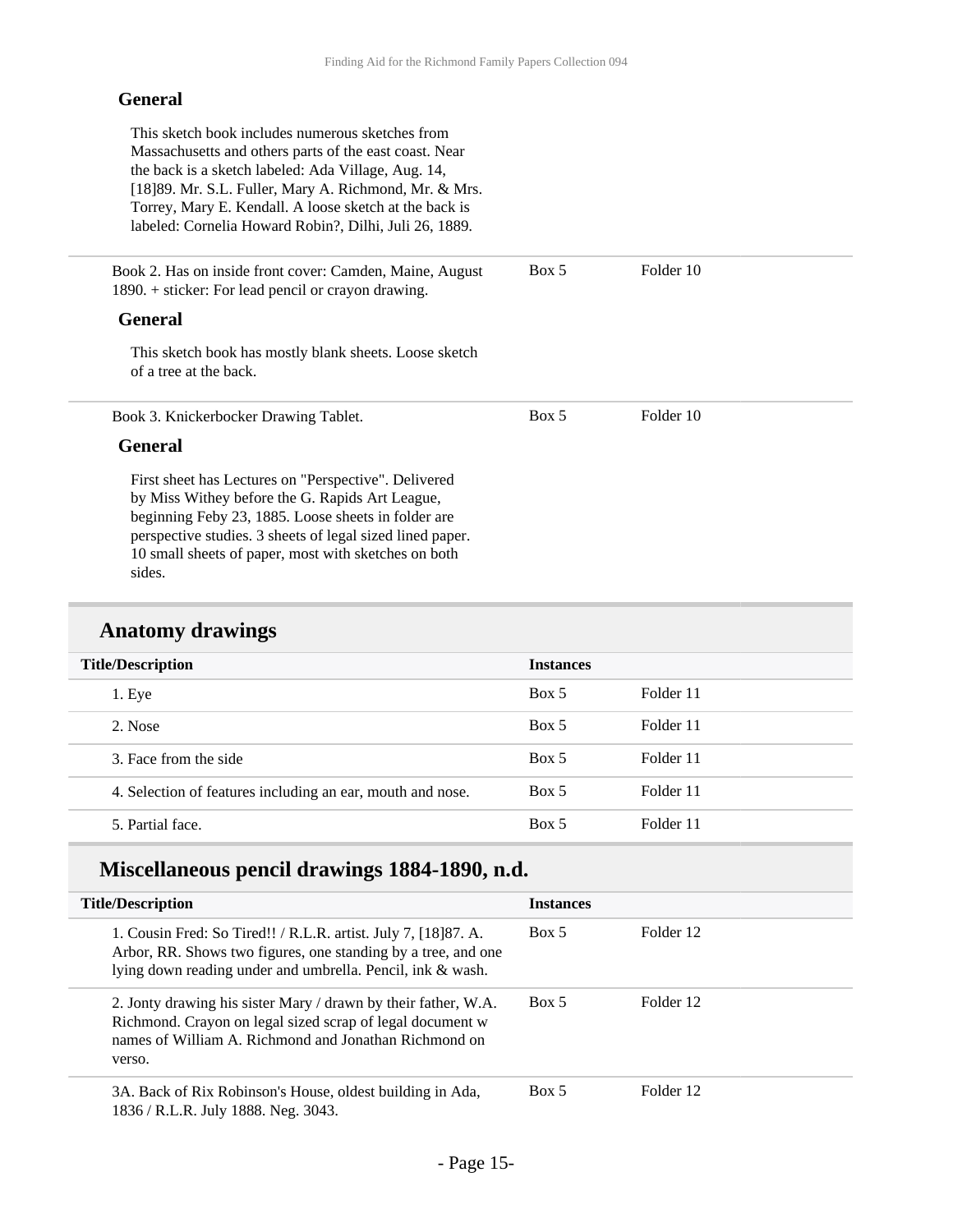| 3A.1. Copy photo of this images.                                                                                                                                                               | Box 5 | Folder 12 |
|------------------------------------------------------------------------------------------------------------------------------------------------------------------------------------------------|-------|-----------|
| <b>General</b>                                                                                                                                                                                 |       |           |
| Image shows open double doors leading down to a<br>cellar, a post with a bell mounted on top, a barrel beside<br>the back porch, a rail fence right, with a church steeple<br>in the distance. |       |           |
| 3B. The Tired Servant / R.L.R. Saugatuck, July 19, [18]86.<br>Image shows and old wagon in the shrubs.                                                                                         | Box 5 | Folder 12 |
| 4. Bark Wigwam at Indian Reservation, Ashland, Wis.<br>Chipewa Chief Meshanaway's home. Died Mar. [18]70, aged<br>68.                                                                          | Box 5 | Folder 12 |
| <b>General</b>                                                                                                                                                                                 |       |           |
| Images shows the frame and bark covering with a basket<br>inside, and a canoe outside.                                                                                                         |       |           |
| 5A. Mary Jones, our teacher, [and] Mrs. Ezra Nelson.                                                                                                                                           | Box 5 | Folder 12 |
| <b>General</b>                                                                                                                                                                                 |       |           |
| Image shows two women seated with hats painting at<br>easels. Mrs. Nelson sits next to a tree with an umbrella<br>overhead.                                                                    |       |           |
| 5B. [Open barn door showing hay]                                                                                                                                                               | Box 5 | Folder 12 |
| 5C. July 15 / R.L.R. Image appears to be the end of a bridge<br>near a fence, and felled limb.                                                                                                 | Box 5 | Folder 12 |
| 6A. June 5. On the side porch, 26 S. Prospect. Image shows a<br>ladder, barrel and frame structure, such as a window frame.                                                                    | Box 5 | Folder 12 |
| 6B. Dr. Shepard's well and the old oaken bucket, Prospect<br>Hill / R.L.R. Pencil.                                                                                                             | Box 5 | Folder 12 |
| <b>General</b>                                                                                                                                                                                 |       |           |
| Shows a tower construction with a side door open to<br>reveal a bucket hanging from a chain. At head of page:<br>Grand Rapids & Ada, Mich., and Ashland, Wis. 1885.                            |       |           |
| 7A. Bridge & Woolen Mill, ? Shows stone foundation, end of<br>bridge frame, and three stories visible of the building in the<br>background.                                                    | Box 5 | Folder 12 |
| 7B. The Leavitt House, Lyon St. Hill. Shows stone house on<br>a hill, with a tone wall supporting the stairs up to the house<br>level. Pasted on top of another image.                         | Box 5 | Folder 12 |
| 7C. Verso of 7B. Has the beginnings of a tree.                                                                                                                                                 | Box 5 | Folder 12 |
| 7D. [Perhaps a boat house]                                                                                                                                                                     | Box 5 | Folder 12 |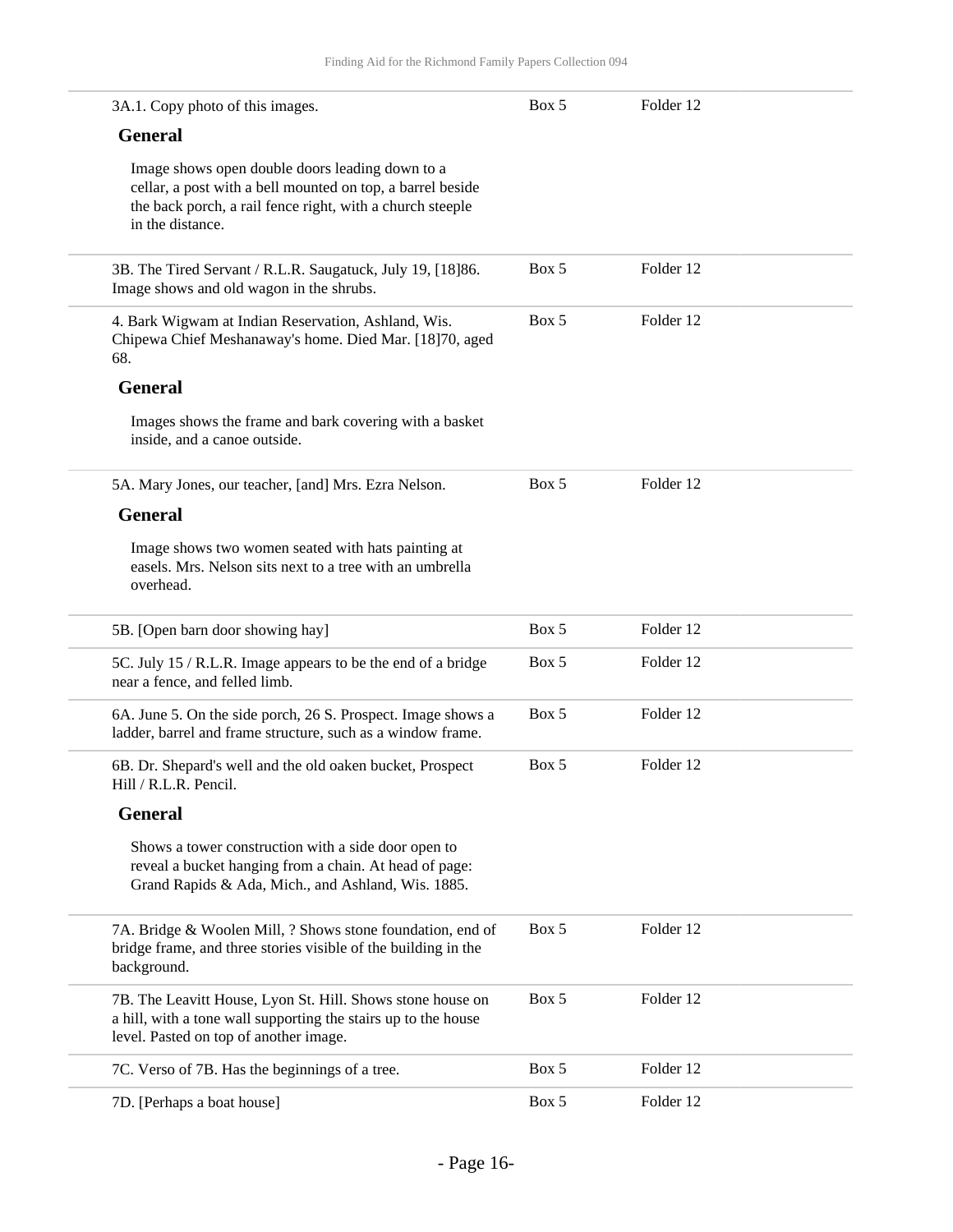#### **General**

Has a list of 10 names at right, including A.C. ?, Marie Rom???, Virginia Richmond, Ella L. Wagner?, Charles A. ?, John ?, Mark ?, Rebecca L. Richmond, Amy H. Richmond, E.M. Woolsey.

| 8. Crescent Heights, home of Mary & Emily Cumming(?).<br>left. Crescent Heights from the roof of the Morton House,<br>June 25, 1885. The Dr. Johnson House, built by Henry R.<br>Williams and St. Mark's steeple tower. | Box 5 | Folder 12 |  |
|-------------------------------------------------------------------------------------------------------------------------------------------------------------------------------------------------------------------------|-------|-----------|--|
| 9. Carriage House, at the Lodge, Barnard Place, Reed's Lake.<br>Shows a structure with double doors open, near a tree.                                                                                                  | Box 5 | Folder 12 |  |
| 10. S.L. Fuller's Piazza, Washington St., July 3, 1885 / R.L.R.<br>Shows a rocking chair and table on a porch, with a structure<br>behind, near a tree.                                                                 | Box 5 | Folder 12 |  |
| 11. The High School from the roof of the warwick, Aug 22,<br>1889.                                                                                                                                                      | Box 5 | Folder 12 |  |
| 12. Above Leonard St. Bridge, with Miss Baars, Oct. 16.<br>Shows a building with a mill wheel on the left bank, and a<br>furniture factory? with "chairs" written on the side.                                          | Box 5 | Folder 12 |  |
| 13. Niobe, Mar. 12. Shows sketch of a near. Clipping attached.<br>Mar. 22, 1907 or 1909. "Well Know Church to be Remodeled"<br>Image is Fountain Street Baptist Church.                                                 | Box 5 | Folder 12 |  |
| 14. Camp House Portico (upper right) Baptist Church from<br>Crescent Park (lower left). May 20, [18]85.                                                                                                                 | Box 5 | Folder 12 |  |
| 15. [Head] Feb.? [18]85.                                                                                                                                                                                                | Box 5 | Folder 12 |  |
| 16A. [Well with board fence]                                                                                                                                                                                            | Box 5 | Folder 12 |  |
| 16B. [Wheelbarrow?, Pump, and barrel]                                                                                                                                                                                   | Box 5 | Folder 12 |  |
| 17. Thornapple Bridge near Ada, July 1885. Shows the road<br>leading up to the covered bridge.                                                                                                                          | Box 5 | Folder 12 |  |
| 18. Thornapple River, Ada. / R.L.R., July 13, 1885. Shows the<br>covered bridge from the side, the river in the foreground, and<br>the approach to the bridge left.                                                     | Box 5 | Folder 12 |  |
| 19A. Engraving (clipping) showing Hotel Chequamegon,<br>Ashland, Lake Superior, Wisconsin.                                                                                                                              | Box 5 | Folder 12 |  |
| 19B. [Sketch of river landscape]                                                                                                                                                                                        | Box 5 | Folder 12 |  |
| 20. Lumber Dock, Lake Superior, July 28, [18] 85. Shows<br>expanse of water, with a small boat right, and the dock with<br>boards, and another small boat.                                                              | Box 5 | Folder 12 |  |
| 21. Lake Superior. A Point on the Bay. Skiff ride with Mr. &<br>Mrs. Nelson & Mr. Prentiss., July 30, 1885.                                                                                                             | Box 5 | Folder 12 |  |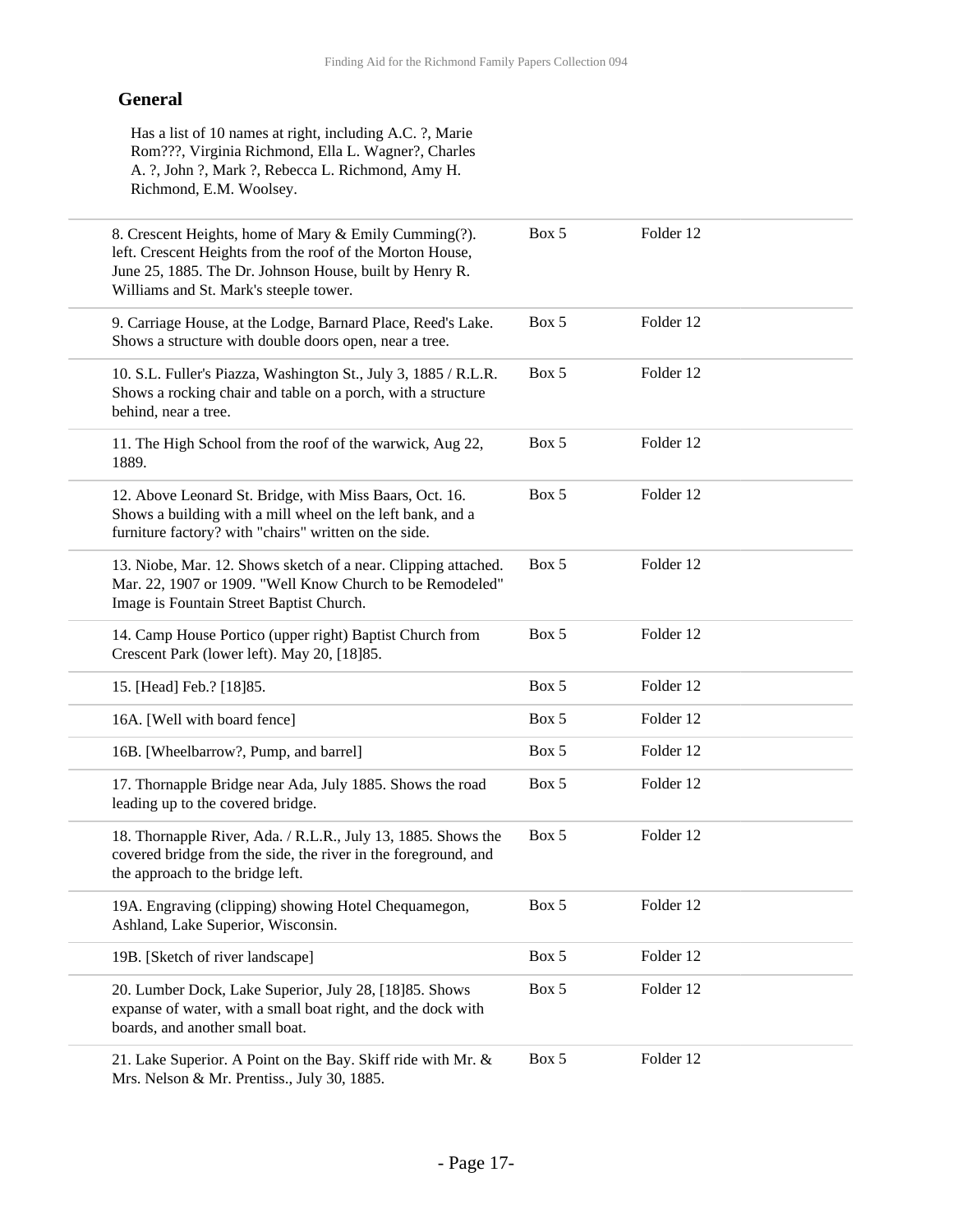| under a tree. | 22. Here's my heart. And here's my hand. Now we are a happy<br>band! Louise, Chris, Minna. July 1888. Shows three figures                                              | Box 5 | Folder 12 |  |
|---------------|------------------------------------------------------------------------------------------------------------------------------------------------------------------------|-------|-----------|--|
|               | 23. Cousin Chris on the piazza, June 20. Shows a man in a<br>rocking chair reading.                                                                                    | Box 5 | Folder 12 |  |
|               | 24. Entrance to "Criss?", Sheep Ranch, W. Va., July 21,<br>[18]88. Shows a split rail fence and gate.                                                                  | Box 5 | Folder 12 |  |
|               | 25. "The Ark", on the Greenbrier River, July 28, [18]88.<br>Shows a houseboat(?) or small barge.                                                                       | Box 5 | Folder 12 |  |
|               | 26. Mary's "half hour", Crissamore, W.Va., July 20, [18]88.<br>Shows a woman in a bonnet seated on a wall?, reading.                                                   | Box 5 | Folder 12 |  |
|               | 27. On the Greenbrief River, W. Va. Shows a covered bridge<br>from the side, viewed from the river.                                                                    | Box 5 | Folder 12 |  |
|               | 28. At Ashland, Wis. Shows a view of a dock, and a tug boat.<br>Perhaps the same dock as in 20. above.                                                                 | Box 5 | Folder 12 |  |
|               | 29. By the Brook, Smith's Farm, July 17 / R.L.R. Shows a<br>stone construction with pipe? near the brook, and a fence in<br>the background.                            | Box 5 | Folder 12 |  |
|               | 30A. [Tree] Ada, [18]85                                                                                                                                                | Box 5 | Folder 12 |  |
|               | 30B. [Unidentified construction]                                                                                                                                       | Box 5 | Folder 12 |  |
| above.        | 31. Rix Robinson's House / R.L.R., July 17. Neg. 3044.<br>Appears to show the front of the house in the image no. 3A                                                   | Box 5 | Folder 12 |  |
|               | 32. View from my window, May 5, [18]87. G. Rapids Park.<br>Shows trees in the foreground include a tree-lined walkway,<br>with a house(?) on a hill in the background. | Box 5 | Folder 12 |  |
| background.   | 33. Wed. pm., July 21. All of us. Saugatuck. Shows a woman<br>in a row boat on water with houses on the bank in the                                                    | Box 5 | Folder 12 |  |
|               | 34. The Knoll, from Plymouth(?) piazza., July 19, [18]88.<br>Crissamore, W Va.                                                                                         | Box 5 | Folder 12 |  |

## **Crissamore, the residence of Christopher A. Church, seven miles from Lewisburgh, Greenbrier Co., W. Va. 1926.005.1-3**

| <b>Title/Description</b> |                                                                                                              | <b>Instances</b> |           |
|--------------------------|--------------------------------------------------------------------------------------------------------------|------------------|-----------|
|                          | 1) Cyanotype photograph. [Blue coloring, prefers acid to acid<br>free                                        | Box 5            | Folder 13 |
|                          | 2) Plan of the house at Crissamore. Floorplan, pencil on paper.                                              | Box 5            | Folder 13 |
|                          | <b>General</b>                                                                                               |                  |           |
|                          | Home of relatives of the Church family of Grand<br>Rapids, <i>i.e.</i> home of relatives of Frederick Stuart |                  |           |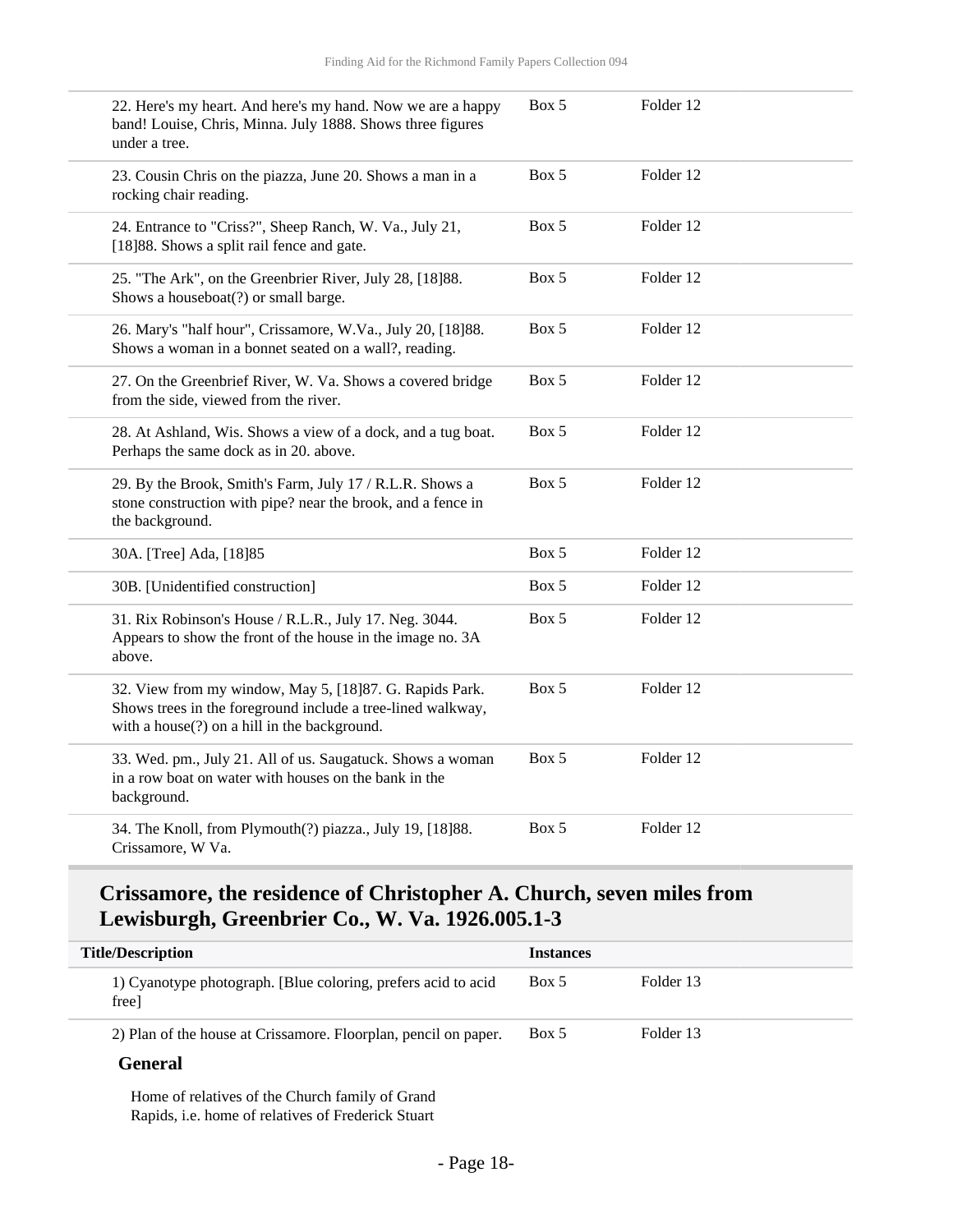Church. See also Coll. 054-24-25 for images of Christopher, which also includes interiors of the house.

| 3) Misc. accompanying census information.                                                                                                                                                 | Box 5 | Folder 13 |  |
|-------------------------------------------------------------------------------------------------------------------------------------------------------------------------------------------|-------|-----------|--|
| <b>General</b>                                                                                                                                                                            |       |           |  |
| 1880 census information has Christopher Church<br>boarding with architect Charles Metcalf. He was 25 at<br>the time. It is unknown at this time if Crissamore was<br>designed by Metcalf. |       |           |  |
| <b>Drawings. Fitch</b>                                                                                                                                                                    |       |           |  |
|                                                                                                                                                                                           |       |           |  |

| <b>Title/Description</b>                                   | <i><u><b>Instances</b></u></i> |
|------------------------------------------------------------|--------------------------------|
| Cadette Everett Fitch illustrations (86) R3:A9.8 See Quick | <b>Box 11</b>                  |
| inventory, 3/3/2000, Appendix A                            |                                |

## <span id="page-18-0"></span>**Subseries C. Diaries**

#### **General**

Due to heavy usage, the diaries are getting very worn. Researchers should use the Usage Photocopies instead of the originals, where available.

### **Diaries [Photocopies]**

| <b>Title/Description</b>                                 | <b>Instances</b> |                     |
|----------------------------------------------------------|------------------|---------------------|
| Jan. 1860-March 1861                                     | Box 5A           | Folder 1            |
| March 1861-May 1861                                      | Box 5A           | Folder 2            |
| June 1861-Oct. 1861                                      | Box 5A           | Folder 3            |
| Oct. 1861, Aug.1862, Dec.1962?, Feb.1864, Nov.-Dec. 1864 | Box 5A           | Folder 4            |
| Jan. 1862-June 1862                                      | Box 5A           | Folder 5            |
| June 1862-Aug. 1862                                      | Box 5A           | Folder 6            |
| Nov. 1862-Feb. 1863                                      | Box 5A           | Folder <sub>7</sub> |
| Feb. 1863-May 1863                                       | Box 5A           | Folder 8            |
| Aug. 1863-Jan. 1864                                      | Box 5A           | Folder 9            |

| <b>Title/Description</b> | <b>Instances</b> |          |
|--------------------------|------------------|----------|
| Jan. 1860-March 1861     | Box 5B           | Folder 1 |
| March 1861-May 1861      | Box 5B           | Folder 2 |
| June 1861-Oct. 1861      | Box 5B           | Folder 3 |

Oct. 1861, Aug.1862, Dec.1962?,Feb.1864, Nov.-Dec. 1864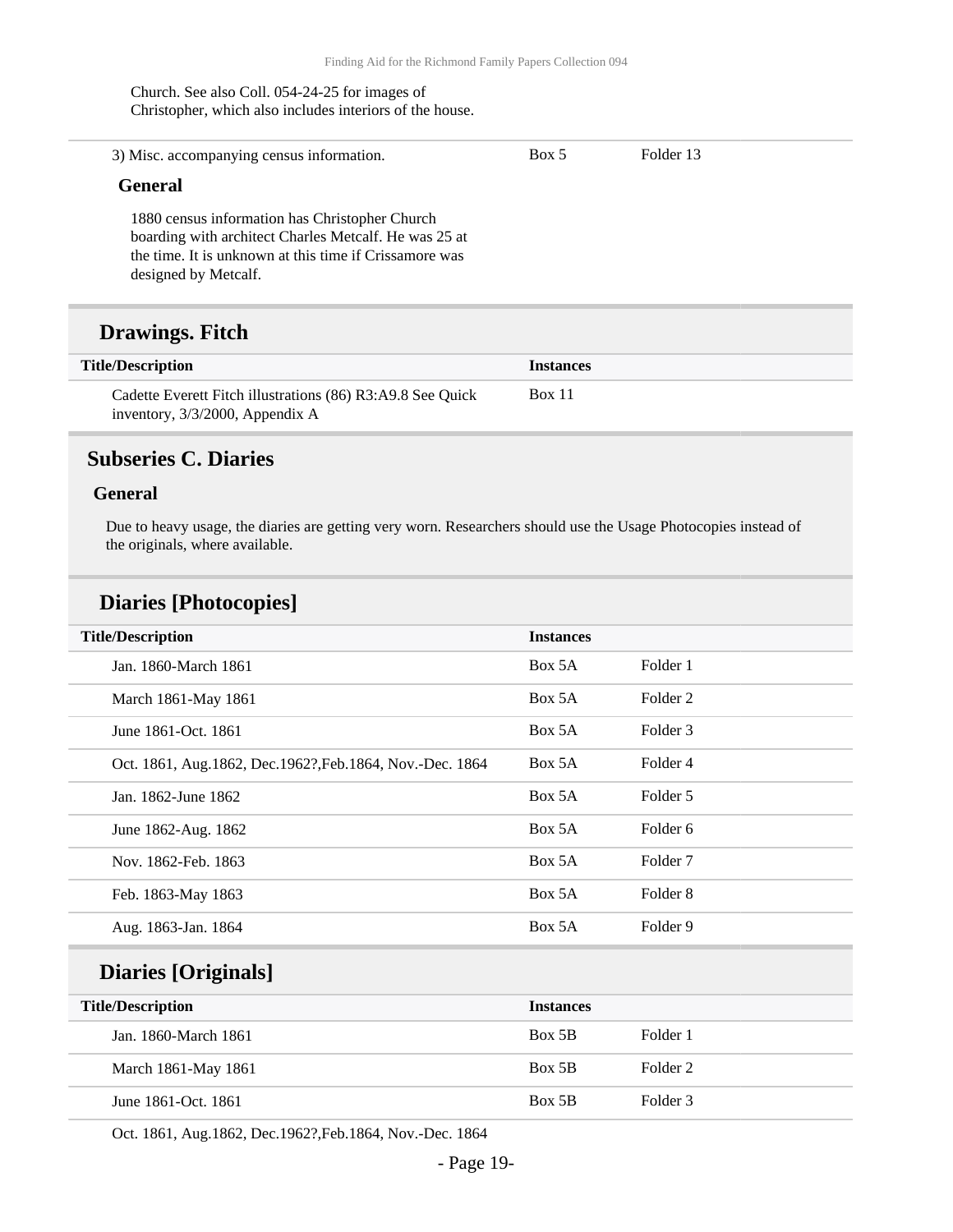|                     | Box 5B | Folder 4 |
|---------------------|--------|----------|
| Jan. 1862-June 1862 | Box 5B | Folder 5 |
| June 1862-Aug. 1862 | Box 5B | Folder 6 |
| Nov. 1862-Feb. 1863 | Box 5B | Folder 7 |
| Feb. 1863-May 1863  | Box 5B | Folder 8 |
| Aug. 1863-Jan. 1864 | Box 5B | Folder 9 |

## **Diaries [Originals, no copies currently available]**

| <b>Title/Description</b>                                                                                                                                                                                                       | <b>Instances</b> |                     |  |
|--------------------------------------------------------------------------------------------------------------------------------------------------------------------------------------------------------------------------------|------------------|---------------------|--|
| 1863-1864. [Missing in inventory, June 2000]                                                                                                                                                                                   | Box 6            | Folder 1            |  |
| <b>General</b>                                                                                                                                                                                                                 |                  |                     |  |
| No diaries for 1897-1900 were found. Instead 2<br>notebooks with vague dates were found as follows, and<br>moved to their own box/folder 94-6.5-1 12/6/2002.                                                                   |                  |                     |  |
| 1868. [Loose sheets & signature in acid free folder]                                                                                                                                                                           | Box 6            | Folder 1            |  |
| 1873. "Loraine Page Richmond" on the Valley City Writing<br>Book cover.                                                                                                                                                        | Box 6            | Folder 1            |  |
| 1907. [R3:A2,7] "The Excelsior Diary"; has Rebecca<br>Richmonds name & address on front cover.                                                                                                                                 | Box 6            | Folder 1            |  |
| 1908. [R3:A2.8] "The Excelsior Diary"                                                                                                                                                                                          | Box 6            | Folder 1            |  |
| 1909. Not listed on folder, not found 12/6/2002.                                                                                                                                                                               | Box 6            | Folder 1            |  |
| 1909. R3:A2.9. The Standard Diary. Has front flyleaf: Walter<br>Sinclair, Traverse City. "By who saved young(?) bird at risk<br>of his own life." Contains minimal entries, but several small<br>loose items within the pages. | Box 6            | Folder <sub>2</sub> |  |
| 1910. R3.A2.10. The Standard Diary. Has Rebecca<br>Richmond's identification at front.                                                                                                                                         | Box 6            | Folder <sub>2</sub> |  |
| 1911. R3, A2.11. The Standard Diary.                                                                                                                                                                                           | Box 6            | Folder <sub>2</sub> |  |
| 1912. R3.A2.12. Dec. 1911-Dec. 1912. R.L.R, Grand Rapids<br>& Hollywood, Calif.                                                                                                                                                | Box 6            | Folder 2            |  |
| 1913. R3:A2.13. Excelsior, with Rebecca Richmond's ID                                                                                                                                                                          | Box 6            | Folder 2            |  |
| 1914. R3:A2.14. Excelsior Diary                                                                                                                                                                                                | Box 6            | Folder 2            |  |
| 1915. R3:A2.1. Standard Diary, with Rebecca Richmond ID.                                                                                                                                                                       | Box 6            | Folder 3            |  |
| 1916. R3:A2.2. Standard Diary, with Rebecca Richmond ID.                                                                                                                                                                       | Box 6            | Folder 3            |  |
| 1917. R3:A2.3. Excelsior. Rebecca Richmond ID.                                                                                                                                                                                 | Box 6            | Folder <sub>3</sub> |  |
| 1918. R3:A2.4. Excelsior.                                                                                                                                                                                                      | Box 6            | Folder 3            |  |

1919. R3:A2.5. Standard Diary, Rebecca Richmond ID.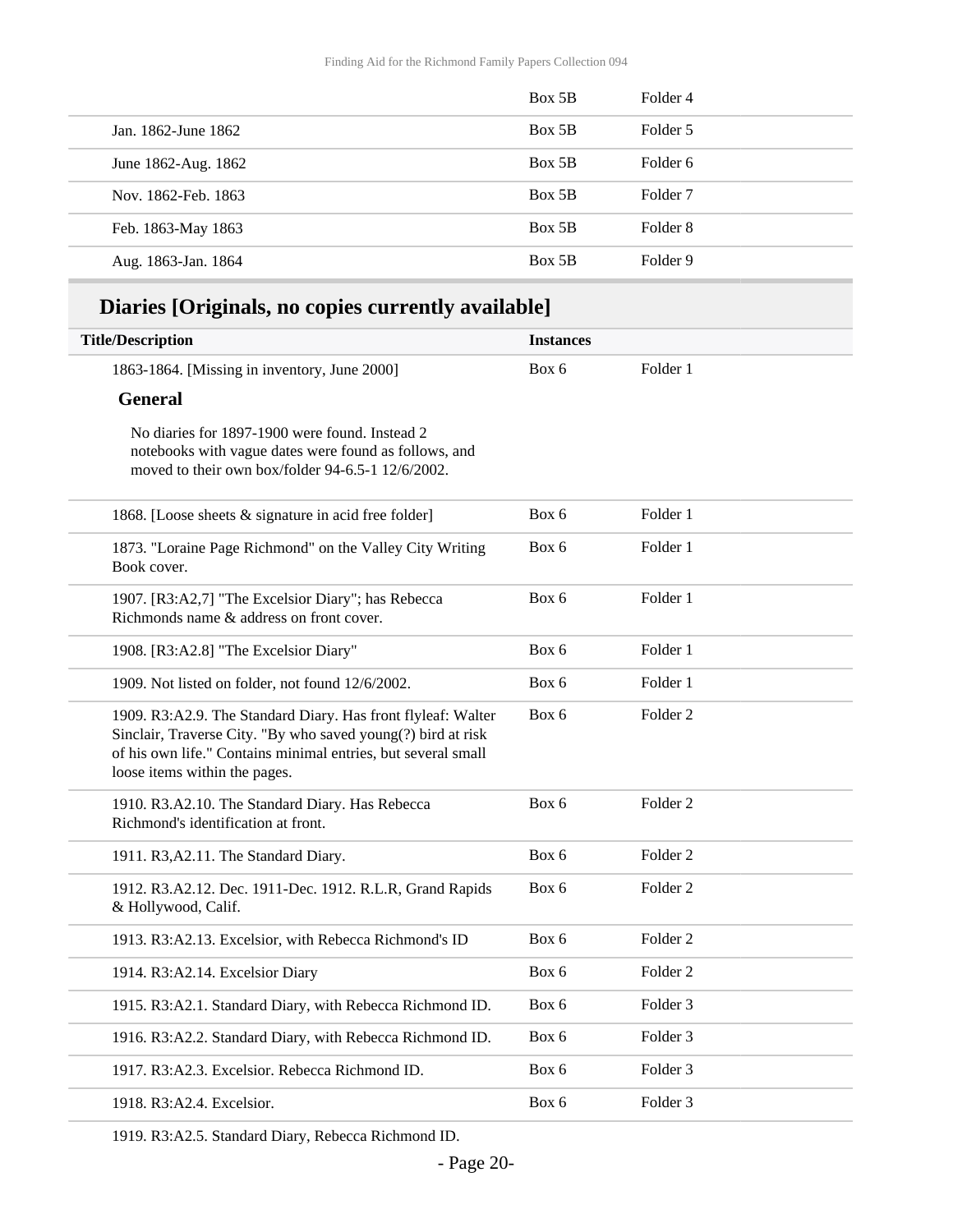| General                                                                                                                                                                                | Box 6 | Folder 3 |
|----------------------------------------------------------------------------------------------------------------------------------------------------------------------------------------|-------|----------|
| The 1919 $\&$ 1920 diaries were previously listed for<br>94-6-4, but found in 94-6-3, 94-6-3 has been made their<br>home & folders annotated.                                          |       |          |
| 1920. R3LA2.6. Standard Diary, Rebecca Richmond ID.                                                                                                                                    | Box 6 | Folder 3 |
| <b>General</b>                                                                                                                                                                         |       |          |
| The 1919 $&$ 1920 diaries were previously listed for<br>94-6-4, but found in 94-6-3, 94-6-3 has been made their<br>home & folders annotated.                                           |       |          |
| n.d. [Note: The 94-6-4 folder suggested that there was another<br>undated diary. However, this was not found 12/6/2002. This<br>item may be missing, or there may be a misdescription. | Box 6 | Folder 3 |

## <span id="page-20-0"></span>**Subseries D. Autograph Books and Notebooks**

#### **Autograph Books**

| <b>Title/Description</b>                                                                                                                                                                                     | <b>Instances</b> |          |
|--------------------------------------------------------------------------------------------------------------------------------------------------------------------------------------------------------------|------------------|----------|
| Autograph books. 1856-60. [sic, 1856-1866, at least]                                                                                                                                                         | Box 6            | Folder 4 |
| <b>General</b>                                                                                                                                                                                               |                  |          |
| Items are scattered throughout the book, not in date<br>order. Contains a yellow fabric bookmark "The Lord<br>Bless Thee and Keep Thee." [A.C. Riker, N.Y.—booklet<br>brand]                                 |                  |          |
| Autograph books. ca. 1853-1857. Has pink plaid ribbon used a<br>bookmark. Floral illustrations added throughout.                                                                                             | Box 6            | Folder 5 |
| Autograph books. ca. 1873-1876.                                                                                                                                                                              | Box 6            | Folder 5 |
| Autograph books. ca. 1880-1886. Has occasional illustrations,<br>perhaps those of Rebecca Richmond, but also by others,<br>including F.S. Church. [Needs to be studied for it's<br>illustrations and artists | Box 6            | Folder 5 |

### **Autograph Books in Safe**

#### **Title/Description Instances**

[1873] Black or navy [1873-1876]

#### **General**

Worn navy buckram. "Autographs" etched on cover. "Autographs" engraved in red on title page. "Art

Box S8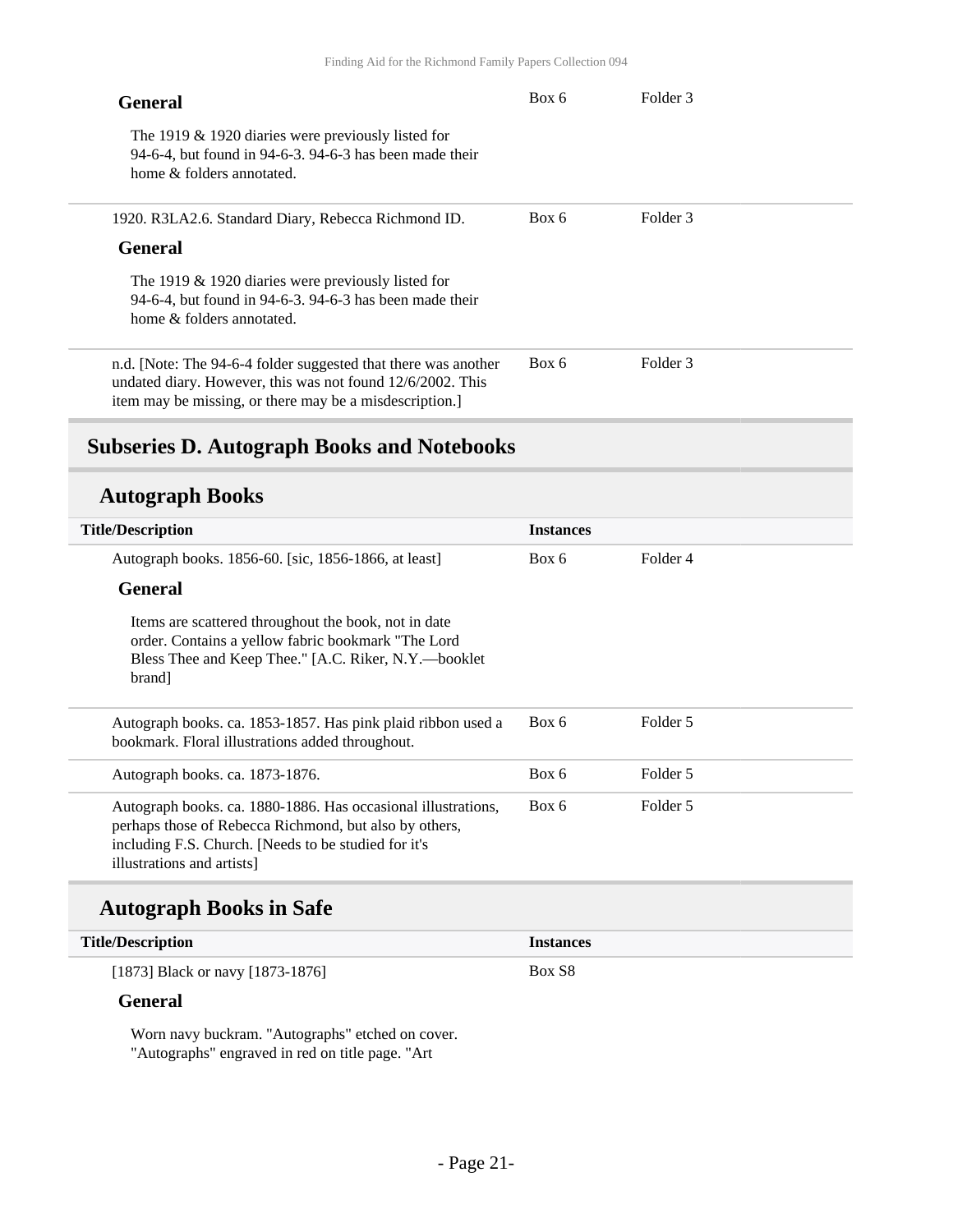| Case drawer 8"-front flyleaf. Includes: Henry Ward |
|----------------------------------------------------|
| Beecher, March 6, 1873, and others.                |

| [1865-1881] Red. Rebecca L. Richmond name on front<br>flyleaf. Has date stamp. Dec 1 '25 HG. Previously called "vol.<br>1" by staff. | Box S <sub>8</sub> |          |
|--------------------------------------------------------------------------------------------------------------------------------------|--------------------|----------|
| This folder formerly held the Wills Scrapbook, which is now<br>at $094 - 6.5 - 4$                                                    | Box 6              | Folder 6 |

## **Notebooks**

| <b>Title/Description</b>                                                                                                                                                                                                                                                                                                                                     | <b>Instances</b> |                     |  |
|--------------------------------------------------------------------------------------------------------------------------------------------------------------------------------------------------------------------------------------------------------------------------------------------------------------------------------------------------------------|------------------|---------------------|--|
| 1897-1900 Notebooks [Formerly called diaries.]. R3:A2.15.<br>Appears to be class or lecture notes. The date appears to be<br>Nov.-Dec 1899 to 1918. Many of the dates are historical dates,<br>but there is a clear date of 1915 related to the Exposition in<br>San Francisco. The booklet may actually date from much later.                               | Box 6.5          | Folder 1            |  |
| 1897-1900 Notebooks [Formerly called diaries.]. R3:A10.6.<br>This booklet is mostly blank pages, with used pages at<br>either end of the booklet. Has: Note Book of Rebecca L.<br>Richmond, Cambridgeport, Mass. First page has: Lectures<br>on Ecclesiastical History / delivered by Rev. A.S. Greenleaf<br>1897Note: This item is a notebook, not a diary. | Box 6.5          | Folder 1            |  |
| 1913. R3:A10.5 "Current Events etc, 1913" Mostly blank<br>pages but first page has "Anticipations of 1915". R.L.R. on<br>front flyleaf.                                                                                                                                                                                                                      | Box 6.5          | Folder <sub>2</sub> |  |
| <b>General</b>                                                                                                                                                                                                                                                                                                                                               |                  |                     |  |
| Has 2 loose ephemera items: St. Cecilia Soc. Misc<br>Program. Apr. 18, 1913. Illustrated card with "Miss<br>S.B.B." I am going to Omena", at left, and Cyanotype<br>photoprint of lake with boat on shore, at right. [Total<br>3 items in folder. 1) notebook 2) program 3) card. DO<br>NOT SLEEVE THE CYANOTYPE IN PLASTIC!                                 |                  |                     |  |
| R3:A10.3. The New Coates [booklet brand] "Mr. Kent<br>wrote his wife that since she left him " Note: This is not an<br>autograph book, more like a notebook]                                                                                                                                                                                                 | Box 6.5          | Folder 3            |  |
| R3:A10.4. "The Topeka Bank, in account with W. A.<br>Richmond"-cover. Note: 1896 Diocesan Pledges listed in the<br>back, appear to be in a different hand than the undated notes in<br>the rest of the booklet.                                                                                                                                              | Box 6.5          | Folder 3            |  |
| Scrapbook about Wills : laws as it relates to families in N.Y.,<br>n.d. ca. 1870-1903.                                                                                                                                                                                                                                                                       | Box 6.5          | Folder 4            |  |
| <b>General</b>                                                                                                                                                                                                                                                                                                                                               |                  |                     |  |
| Acidic pam boards with red binding tape. Clippings,<br>pasted in reused business directory. Only connection to<br>Richmond family is spine title "Richmond Wills", and                                                                                                                                                                                       |                  |                     |  |

old card cataloging. Gift of George Hefferan. Formerly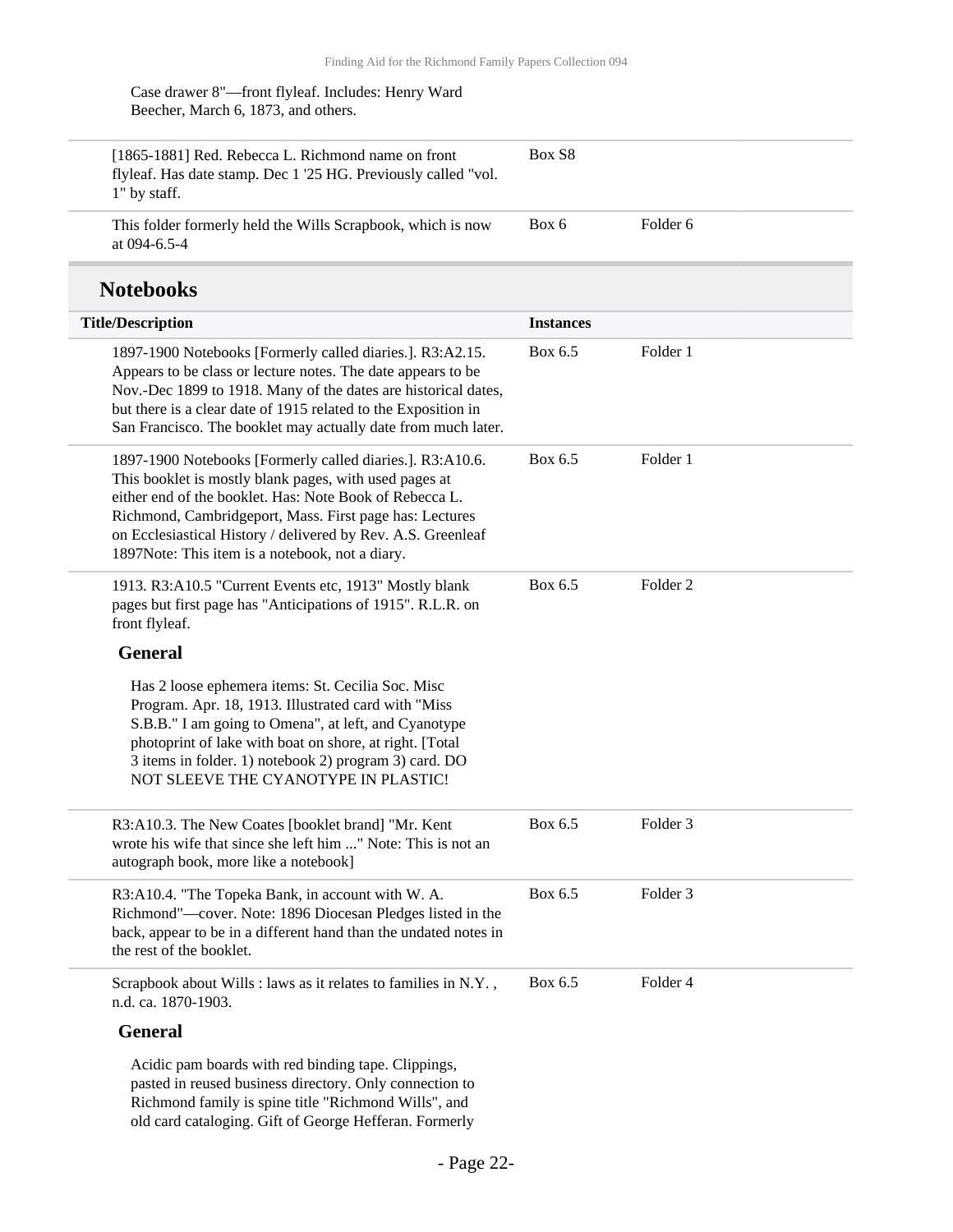M347.6.R41. 369000 old acc. No. This item moved from 94-6-6 to 94-6.5-4 12/6/2002

## <span id="page-22-0"></span>**Subseries E. Scrapbooks**

#### **General**

Volume numbers assigned by library staff. SEE ALSO THE OLD MICROFILM #40146 for Richmond Family scrapbooks, housed on the public service floor.

| <b>Title/Description</b>                                                                                                                                                                      | <b>Instances</b> |           |
|-----------------------------------------------------------------------------------------------------------------------------------------------------------------------------------------------|------------------|-----------|
| Chicago, Kalamazoo, GR & other clippings                                                                                                                                                      | Box 8            | Volume 1  |
| Old Settler's Assoc. GR Eagle, History of GR                                                                                                                                                  | Box 8            | Volume 2  |
| Remedies for ailments, recipes & household tips                                                                                                                                               | Box 8            | Volume 3  |
| Items in reused diary from 1837-1838                                                                                                                                                          | Box 8            | Volume 4  |
| Dress, marriage, Custer, politics                                                                                                                                                             | Box 8            | Volume 5  |
| Obituaries, national                                                                                                                                                                          | Box 8            | Volume 6  |
| Generic adages & advise, nat. obituaries                                                                                                                                                      | Box 8            | Volume 7  |
| Women, Beecher, Clergymen                                                                                                                                                                     | Box 8            | Volume 9  |
| "Historical"                                                                                                                                                                                  | Box 8            | Volume 10 |
| Obituaries                                                                                                                                                                                    | Box 8            | Volume 11 |
| Garfield's death, obituaries                                                                                                                                                                  | Box 9            | Volume 13 |
| Some local articles                                                                                                                                                                           | Box 9            | Volume 14 |
| Obituaries, #2, many local                                                                                                                                                                    | Box 9            | Volume 15 |
| Obituaries, #3                                                                                                                                                                                | Box 9            | Volume 16 |
| Obituaries, #4 Thomas S. Church article                                                                                                                                                       | Box 9            | Volume 17 |
| Obituaries, #5                                                                                                                                                                                | Box 9            | Volume 18 |
| Newspaper Clippins, 1878-1890                                                                                                                                                                 | <b>Box 10</b>    | Volume 8  |
| Misc. History and Obituaries Indexed                                                                                                                                                          | Box 10           | Volume 12 |
| "School papers & excerpts from Public Prints, 1871-1878"                                                                                                                                      | Box 10           | Volume 19 |
| Local articles, marriages, obits.                                                                                                                                                             | Box 10           | Volume 20 |
| [1860-1871, but mostly undated] [Unidentified, general<br>clippings]                                                                                                                          | Box 12           |           |
| In the Days of the Civil War : a chronicle of events in Grand<br>Rapids in the Sixties, taken from the Diary of Miss Rebecca L.<br>Richmond. Clippings taken from the GR Chronicle, Jan.-Apr. | Box 10           |           |

1923. Excerpts dated 1861-1863. Formerly MKG9.R41. 00. [2129].1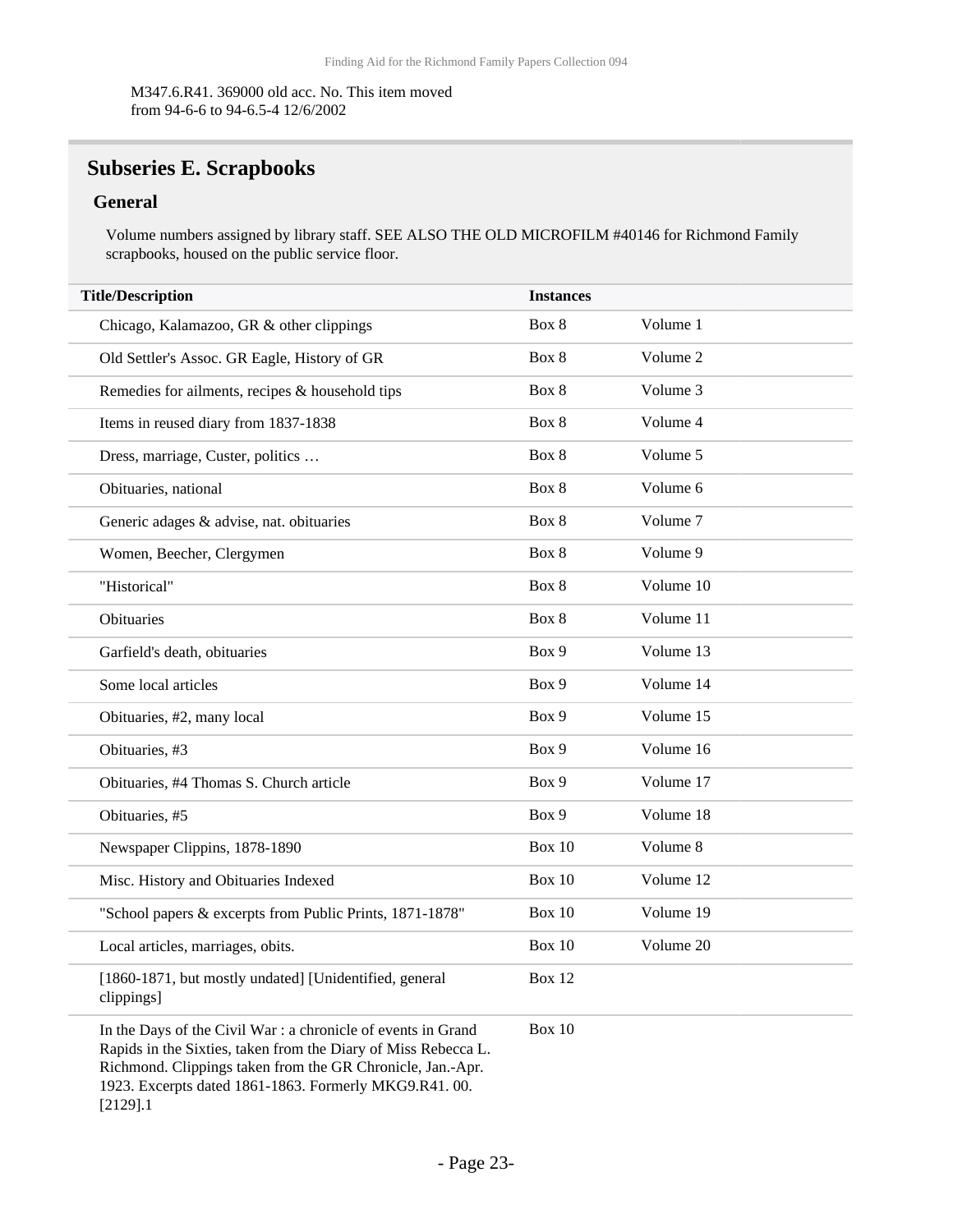| Miscellaneous Ephemera. Lenten Program [1908],<br>recommended by the Educational Secretary [R.L.R.] [W. Mich.<br>Diocese] Items in brackets are pencil annotations of the original<br>printed document. | Box 10        |
|---------------------------------------------------------------------------------------------------------------------------------------------------------------------------------------------------------|---------------|
| Processing Information:<br><b>Processing Information</b>                                                                                                                                                |               |
| These items moved from the correspondence folders in<br>box 5                                                                                                                                           |               |
| Miscellaneous Ephemera. Donor Certificate No. 3898. Lincoln<br>Memorial University. June 15, 1916.                                                                                                      | Box 10        |
| Processing Information:<br><b>Processing Information</b>                                                                                                                                                |               |
| These items moved from the correspondence folders in<br>box~5                                                                                                                                           |               |
| Ephemera (1926.005.4-8). Misc. handwritten study pages RE<br>classical figures.                                                                                                                         | <b>Box 10</b> |
| Ephemera (1926.005.4-8). Order of Exercises at the Anniversary<br>of the Brooklyn Heights Seminary, June 29, 1859. Item on<br>second page annotated.                                                    | Box $10$      |
| Ephemera (1926.005.4-8). "R.L.R", probably for her<br>participation in the ceremonies. [Her school]                                                                                                     | Box 10        |
| Ephemera (1926.005.4-8). Vicennial. 20th Anniversary<br>[1864-1884] of the Consecration of Bishop Vail. Jan. 8, 1885.<br>College of the Sisters of Bethany. Kansas.                                     | <b>Box 10</b> |
| Ephemera (1926.005.4-8). Unidentified note fragment on ragged<br>paper + photocopy.                                                                                                                     | <b>Box 10</b> |
| Ephemera (1926.005.4-8). Note on Chihuahua, Mexico. RE<br>Missions.                                                                                                                                     | Box $10$      |

## <span id="page-23-0"></span>**Subseries F. Library Materials. Books Given by Rebecca Richmond**

| <b>Title/Description</b>                                                                                                                                                                                                             | <b>Instances</b> |
|--------------------------------------------------------------------------------------------------------------------------------------------------------------------------------------------------------------------------------------|------------------|
| Jubilee Souvenir and Official programme. 13th Annual Review<br>of the Great Camp Knights of the Macabees for Michigan, at<br>Grand Rapids, Sept. 12, 13, 14, 15, 1893. Original Acc. 160150.<br>Formerly M366.M12j 1893. 00.[0610].1 | Box 13           |
| <b>Related Materials:</b><br><b>Related Materials</b><br>Laser copies of some images included in this book can be                                                                                                                    |                  |
| found in Coll. 227.                                                                                                                                                                                                                  |                  |
| Biographical Sketch of Gen. I.C. Smith, Democratic Candidate<br>for Sheriff, and letters from Gen. Joseph Hooker, Charles<br>Francis Adams, Prof. Sumner of Yale College, William Cullen                                             | Box 1            |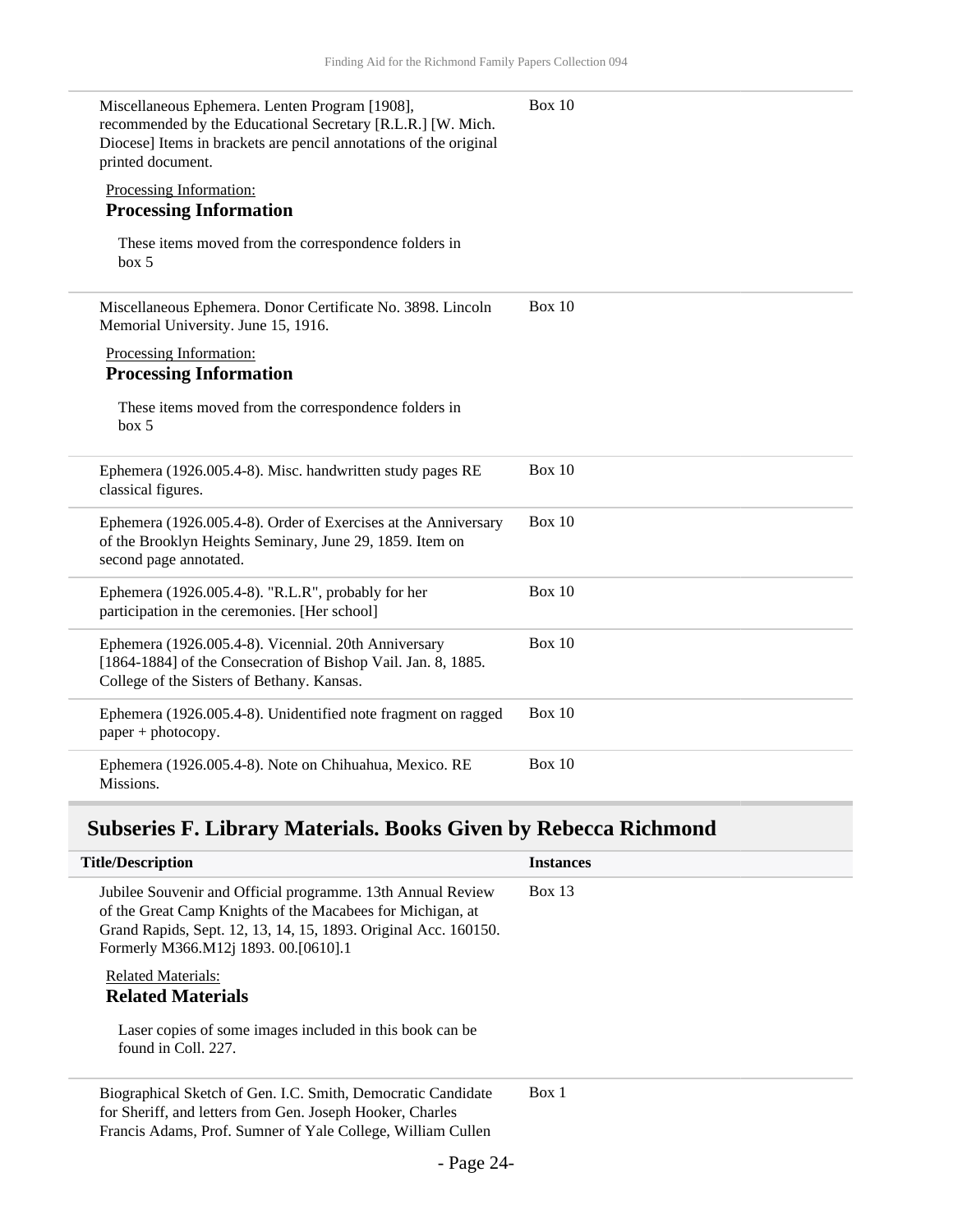Bryant, and other. G.R. : Publ. by the Kent Co. Democratic Comm. Formerly M92.Sm5B5. 00.[0987].1

Peter R.L. Peirce, In Memoriam. Formerly M92.P35P4. Box 1

#### **^** [Return to Table of Contents](#page-1-0)

### <span id="page-24-0"></span>**Series III. Loraine (LORRAINE) Richmond, 1858-1862.**

### <span id="page-24-1"></span>**Diaries**

| <b>Title/Description</b> |                                                                                                                                                                                                                                                                                                                                          | <b>Instances</b> |                     |
|--------------------------|------------------------------------------------------------------------------------------------------------------------------------------------------------------------------------------------------------------------------------------------------------------------------------------------------------------------------------------|------------------|---------------------|
|                          | "Diary of L.Z.R., 1856" (Mrs. William Almy Richmond, mother<br>of Rebecca). "Notes. R.L.R."                                                                                                                                                                                                                                              | Box 6            | Folder 7            |
|                          | Reused gold colored bank account book, with a blue bordered<br>paper label, giving 2 separate identifications. Perhaps first by<br>Loraine Richmond as a diary & then by Rebecca for notes.<br>However, the handwriting seems consistent, and the references<br>to Rebecca suggest that it is Loraine's writing. Ca. 1856-1857,<br>1873. | Box 6            | Folder <sub>7</sub> |
|                          | 1858 "Mrs. L.Z. Richmond, Historial" on red label on front<br>marbelled cover. Formerly MKG92.R42.v.1 Old accession<br>252024.                                                                                                                                                                                                           | Box 6            | Folder <sub>7</sub> |
|                          | 1861-1862. "Mrs. Loraine Richmond, Historical". Formerly<br>MKG92, R42 v.2 Old accession 252025.                                                                                                                                                                                                                                         | Box 6            | Folder <sub>7</sub> |
|                          | <b>General</b>                                                                                                                                                                                                                                                                                                                           |                  |                     |
|                          | Loose items, and front cover loose. Marbled paper boards,<br>with navy binding tape on spine. This loose signatures in<br>folder 94-6-1, may be items missing from this diary                                                                                                                                                            |                  |                     |

#### **^** [Return to Table of Contents](#page-1-0)

## <span id="page-24-2"></span>**Series IV. Photographs, n.d.**

#### **General**

Originals to SAFETY S8.

| <b>Title/Description</b>                                                                                                                                                                        | <b>Instances</b> |           |
|-------------------------------------------------------------------------------------------------------------------------------------------------------------------------------------------------|------------------|-----------|
| People. Custer Libbie. Davis & Sanford, [photographers], Fifth<br>Avenue, New York. Date stamp on image: De 1 '25 HG. Notes on<br>verso: Custer, Mrs. General G.S. / Neg. 1549 / Miss Richmond. | Box 4            | Folder 26 |
| People. Custer George A. and staff., n.d.                                                                                                                                                       | Box 4            | Folder 26 |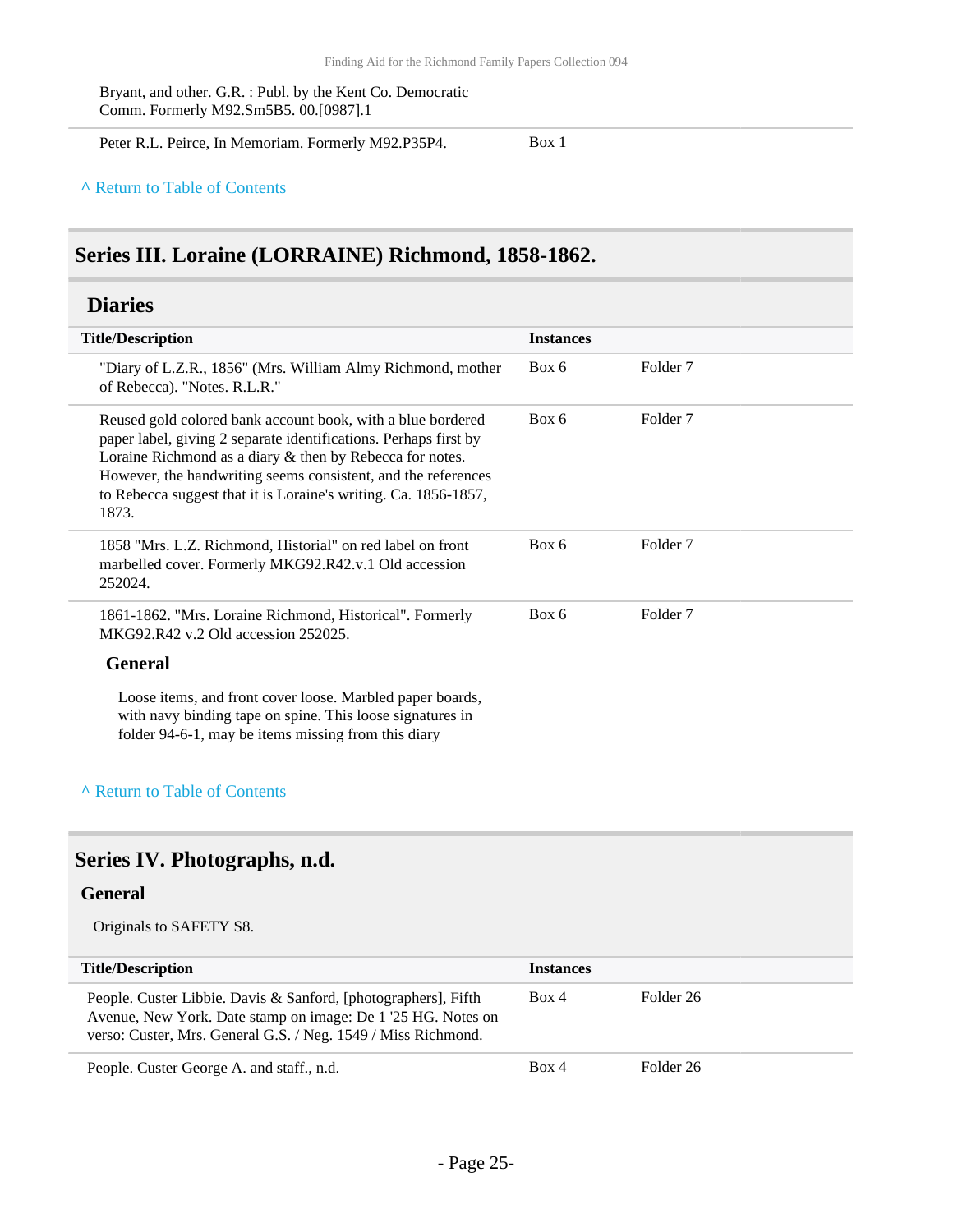#### **General**

Caption: Maj. Gen. G.A. Custer and Staff / Bowisby, artists. Neg. 1540. Shows people seated or standing on the steps and porch of a building, with a couple of men with flags in the yard.

People. Custer George A. and staff., n.d. **General** Caption: Maj. Gen. G.A. Custer and Staff / Bowisby, artists. Neg. 1540. Shows people seated or standing on the steps and porch of a building, with a couple of men with flags in the yard. Box 4 Folder 26 Photographs, n.d. [Autograph Book, 1869-1870]. Generic album description: Mental Photographs : an album for confessions of tastes, habits, and convictions / edited by Robert Saxton. N.Y. : Leypoldt & Holt, 1869. **General** Has: Rebecca L. Richmond, pencil, title page. Stamped Dec. 1, '25 H G on this page. Has: Miss R.L. Richmond, Grand Rapids on front flyleaf. Loose scrap of paper with embossed American flag: has: Per Augusta ad Augusta | Geo A. Custer, Brig. Genl. U.S.A. Feb. 7/64. Verso has: To Rebecca, May you while lifes rough path ? you. | No ? misfortune know. | But, find your path with roses ? | And happy live below" | Sarah. | Ludington. B.? from May 6/58 Loose signatures in the book. Those writing their bios in this album include: Mrs. Jacob Reed, July 10, 1869. / Jacob Reed, Jr., July(?) 10, 1869. Photo. / Mrs. L.H. Ballard, July 17, 1869. / Stephen H. Ballard, July 15, 1869. / Unidentified photo, but no description / P.R.L. Peirce, Grand Rapids, Oct. 17, A.D. 1869. Photo. / E.C. Howe(?), June 16, 1870. Photo(female) / Mrs. H.E. Thompson, Aug. 8, 1869. Photo. / Mr. H.E. Thompson, Auyg. 3, 1969. No photo. / Mrs. Alfred B. ? worth, July 26, 1869. Photo. / Alfred B. Fameworth(?), July 26, 1969. / Miss Jenny A. Wood(?), Oct. 3, 1969. Photo. / Edwd. P. Ferry, Dec. 14, 1869. Photo. / William M. Ferry. Ink is fading. N.d. no photo. / Mrs. ? ? Ferry. Ink is fading, n.d. no photo. / Mrs. Eben Smtih, n.d. no photo. / Eben Smith, G.r., Nov. 15, 1869. No photo. / Scotch Canadian, Topeka, Kansus, Feb. 8, 1870, no photo. / Frank K. Balch, Topeka, Kansus, Feb. 1870. No photo. / Maggie E. Custer, M?, Michigan, n.d. no photo. / G.A. Custer, BG? Genl. USA, 1870. Photo. / Libbi Bacon Custer, Apr. 3, 1870, Topeka. Photo. / Mary ? Brownell ? fading ink, no. photo. / Box 10 Folder 2